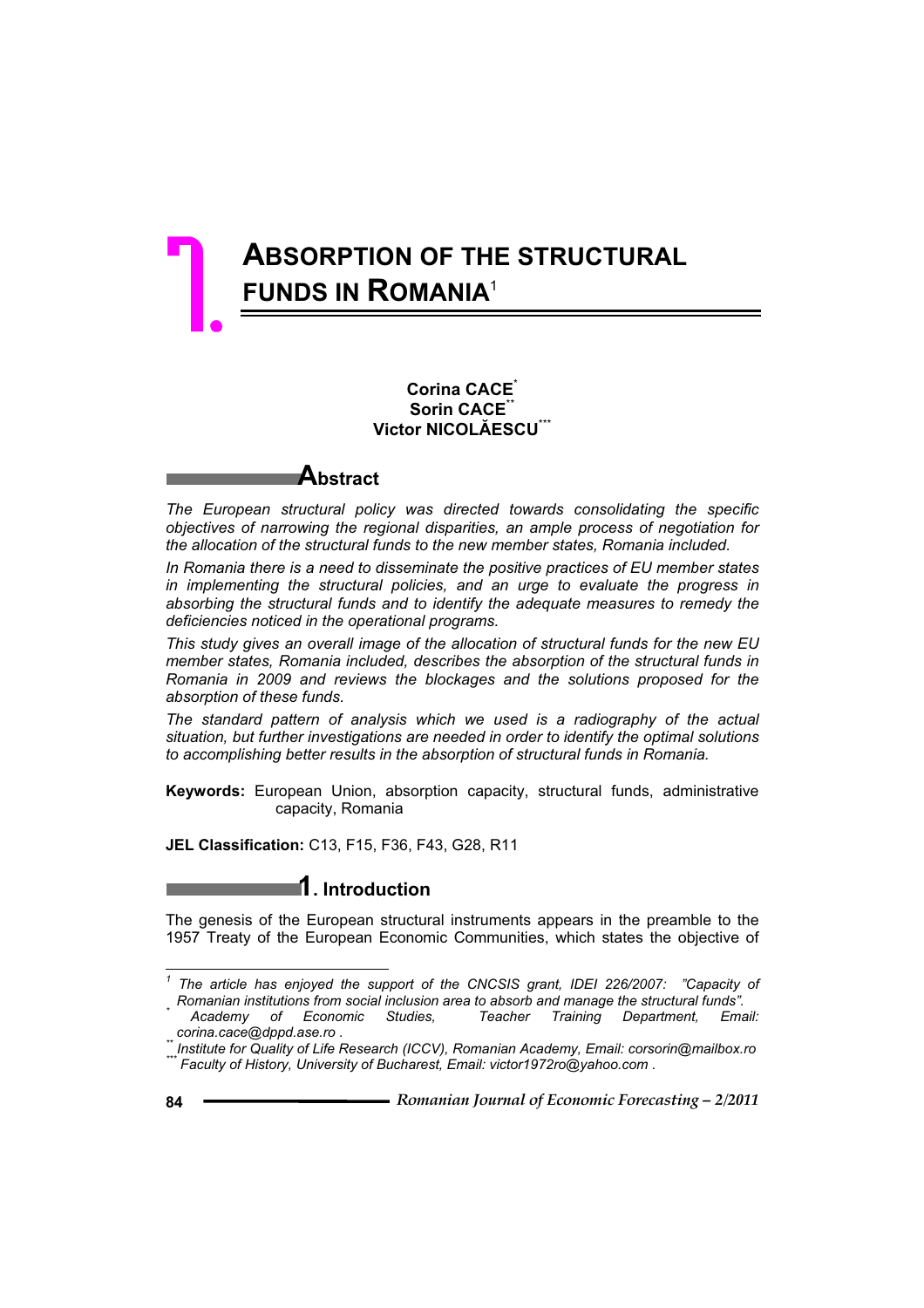"strengthening the unity of economies and ensuring the harmonious development by narrowing the gaps between the regions and redistribution towards the less favoured areas". If at the beginning of the European construction there was a small budget with the expenditure targeted towards the common agricultural policy, the repeated enlargements consolidated the regional European policy aiming to narrow the gaps. Thus, starting with 1988, EU budget was constructed on multiannual basis, as shown in Table 1, operating various forms of regional policy management because of criticism concerning the size of allocations, the lack of transparency and the centralized management (Weise, 2002).

#### **Table 1**

| $m$ uluumuu mialicial perspectives (1900-2019) (Dillion Euro) |                 |                     |               |           |  |  |  |  |
|---------------------------------------------------------------|-----------------|---------------------|---------------|-----------|--|--|--|--|
|                                                               | <b>DELORS 1</b> | DELORS <sub>2</sub> | <b>AGENDA</b> | FP.       |  |  |  |  |
|                                                               | 1988-1992       | 1993-1999           | 2000-2006     | 2007-2013 |  |  |  |  |
| 1. Agriculture                                                | 28,440          | 36,503              | 42,534        |           |  |  |  |  |
| $\bullet$ CAP                                                 | 28,440          |                     | 38,196        | 43,011    |  |  |  |  |
| • Rural development                                           |                 |                     | 4,339         | 14,797    |  |  |  |  |
| 2. Structural operations                                      | 10,628          | 25,200              | 30,430        |           |  |  |  |  |
| • Cohesion funds                                              |                 | 2,164               | 12,104        | 49,273    |  |  |  |  |
| • Structural funds                                            |                 | 23,035              | 27,859        |           |  |  |  |  |
| 3. Domestic policies                                          | 1,862           | 4,512               | 6,261         | 21,609    |  |  |  |  |
| • Competitiveness                                             |                 |                     |               | 18,965    |  |  |  |  |
| • Citizenship, security                                       |                 |                     |               | 2,644     |  |  |  |  |
| 4. Foreign affairs                                            | 2,498           | 5,200               | 8,100         | 13,656    |  |  |  |  |
| • Foreign actions                                             | 2,498           | 4,629               | 4,850         |           |  |  |  |  |
| • Emergency aid                                               |                 | 271                 | 200           |           |  |  |  |  |
| • Collaterals to loans                                        |                 | 300                 | 200           |           |  |  |  |  |
| • Pre-accession aid                                           |                 |                     | 3,120         |           |  |  |  |  |
| 5. Administration                                             | 4,540           | 3,640               | 4,809         | 4,809     |  |  |  |  |
| 6. Monetary reserves                                          | 1,000           | 643                 | 179           |           |  |  |  |  |
| TOTAL                                                         | 48,968          | 75,698              | 92,313        | 146,434   |  |  |  |  |
| Level (%GNP)                                                  | 1.18            | 1.23                | 1.27          | 1.24      |  |  |  |  |

# **Multiannual financial perspectives (1988-2013) (Billion Euro)**

*Source: Müller, Kai-Uwe, Mohl, Phillip, 2005. Structural Funds in an Enlarged EU. A Politico-Economic Analysis, Paper presented at the 3rd ECPR Conference, Budapest, 8-10 September 2010, p. 23.* 

In terms of the allocations from the budget, the European structural policy is described as a process of negotiation in two stages (Bodenstein and Kemmerling, 2005): **1.** the national governments negotiate the total size of the structural funds by country and the general criteria of allocation; **2.** national negotiations run on the basis of the principles of "additionality" and "complementarity" during which the potentially eligible regions are decided and their needs for structural funds financing. Thus, the final allocation of the structural funds is a complex process of multi-level governance, the results being shaped according to the preferences of the involved actors and according to their interaction within a specific institutional framework. However, this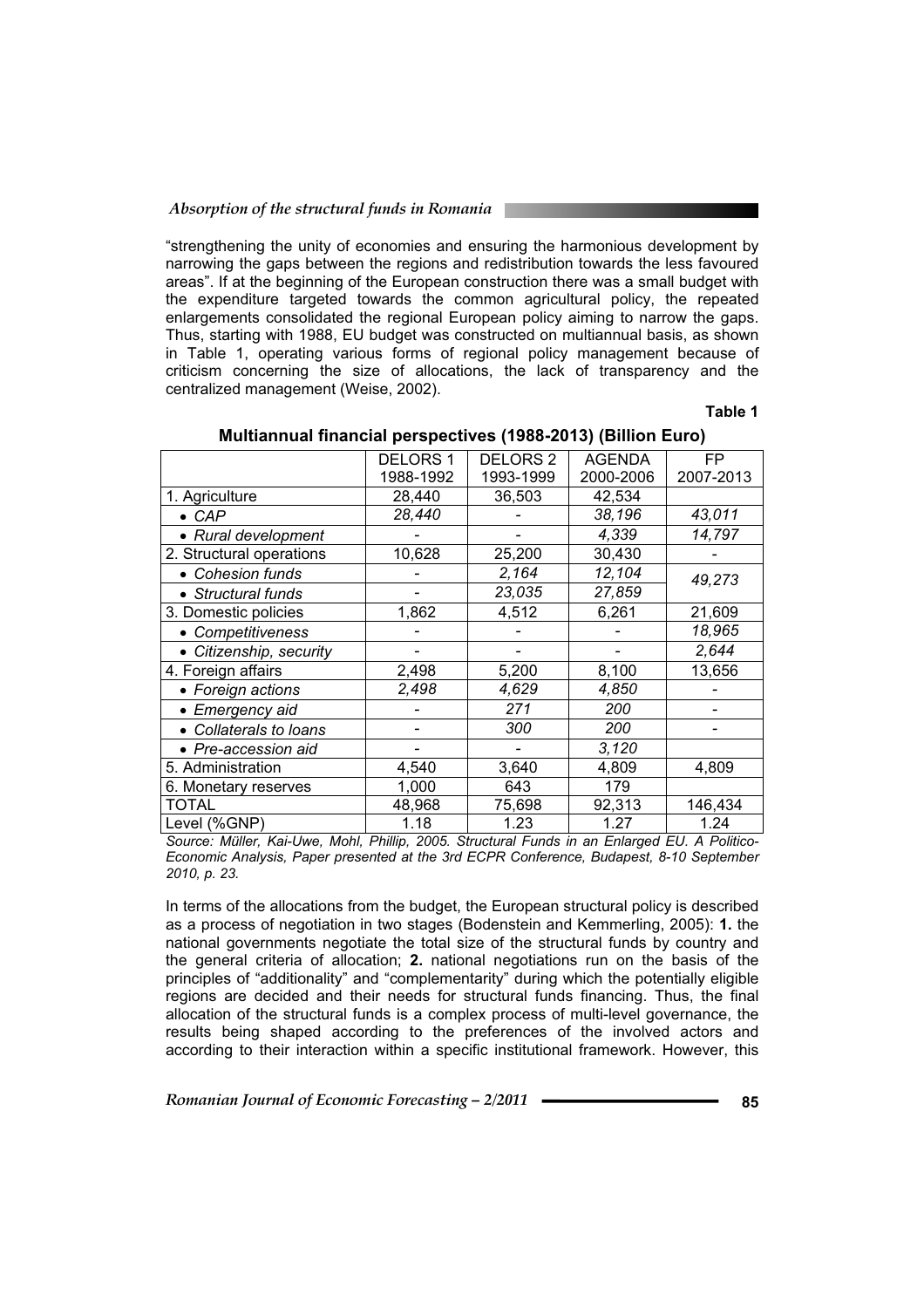process of negotiation uses a set of key indicators related to the specific objectives of the structural policy (Table 2).

#### **Table 2**

| Objectives                                   | <b>Key indicators</b>                |
|----------------------------------------------|--------------------------------------|
| 1. To promote the regions whose economic     | Regional GDP per capita in term of   |
| development and harmonization is deficient   | purchasing power parity              |
| 2. To support the economic and social        | Regional unemployment rate           |
| conversion of the areas confronted with      | (unemployment rate related to the    |
| structural difficulties                      | active population)                   |
| 3. To support the adaptation and             | Regional level of qualification      |
| modernization of the policies and systems of | (proportion of the active population |
| education, training and occupation           | with tertiary education)             |
| $0.0005$ $0.0005$ $0.0005$ $0.0005$          |                                      |

#### **Key indicators used for the structural policy**

*Source: European Commission, 2005.* 

Each member state can undertake to reach specific targets by stating them within their own goals. There are three large groups of countries oriented with priority towards specific objectives stated in the strategies they adopted (Polverari, McMaster, Gross, Bachtler, Ferry, Yuill, 2005, p. 36):

- **1.** *Strategies concerning regional occupation and competitiveness* Austria, Belgium, Denmark, Finland, France, Ireland, the Netherlands, Sweden, Great Britain;
- **2.** *Transitional/mixed strategies* (combine the convergence with the regional competitiveness) – Cyprus, Germany, Greece, Italy, Portugal and Spain;
- **3.** *Strategies of convergence* Bulgaria, Czech Republic, Estonia, Latvia, Lithuania, Malta, Poland, Romania, Hungary, Slovakia, Slovenia.

Considering the need to disseminate in Romania the positive practice of implementing the structural policies, there is a growing pressure to evaluate the progress of absorbing the structural funds and to identify the adequate measures required to remedy the deficiencies observed in the operational programs. The purpose of the administrative culture of evaluation implemented in some member states (the Netherlands, Great Britain, the Scandinavian countries) was not just to adhere to the agreed European format (*ex ante, interim, post ante* evaluations) but mainly to influence the design of the public policies (Mairate, 2006, p. 3). There is a quasi-unanimous consensus on the major purpose of evaluation to influence the decision-making process or the political proposals, being much more than some empirical actions (Cace, 2007, p.50). Over the past two decades, the European Commission played an important role in developing a culture to evaluate the results of project and program implementation, which recently started to use the cost-benefit analysis elements in the allocation of funds (Mairate, Angelini, 2006, p. 1).

The evaluation of structural funds absorption performed by the institution coordinating the structural instruments (ACISa, ACISb), by different independent bodies (the European Institute in Romania, the Romanian Centre for European Policies, the Romanian Academic Society, etc.) or by different authors, produced quite varied rates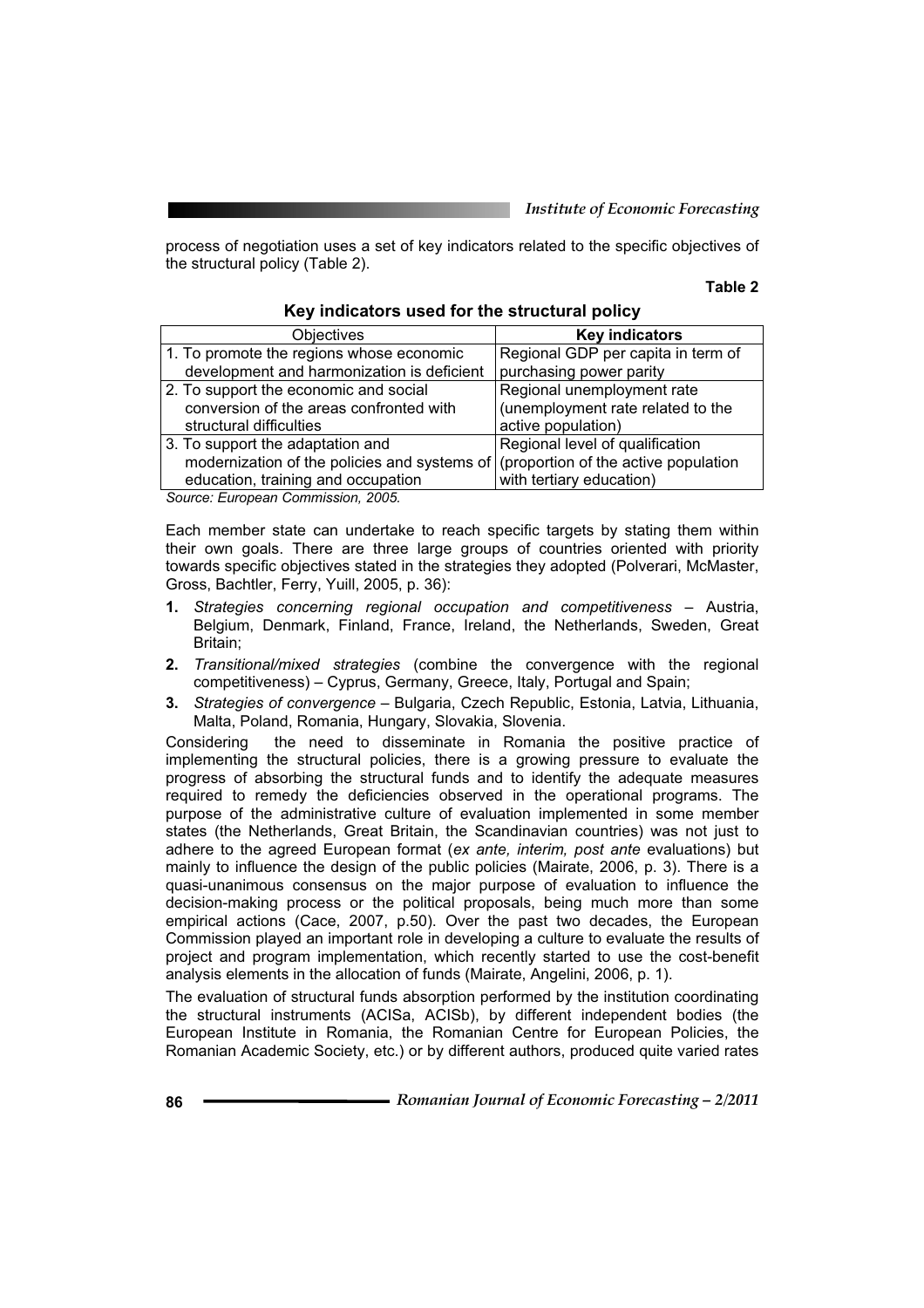of absorption in Romania, but noticed several deficiencies that require immediate remedy. A common reference point is the necessity to support, consolidate and accelerate the process of structural fund absorption in the context of the current crisis which deeply affected Romania.

# **2. Structural allocations in the new EU member states. Results of absorption**

The successive enlargements of the European Union determined the revision of the structural policies in agreement with the new context, especially the use of the fundamental indicator "GDP per capita". Thus, the low value of this indicator at the regional value is associated with low educational levels, with the limited research, development and innovation, with the low access to ITT. The impact of the successive enlargements has also been analysed in terms of territorial and demographic increase (Table 3), and an official document – *The Second Report on the Social and Economic Cohesion* (European Commission, 2001) revealed the main consequences of establishing a community architecture with 12 member states:

- $\bullet$  18% decrease in the average GDP per capita at EU level, which made 27 regions (at this moment) be above the threshold of 75% of the average EU GDP per capita;
- at the national level, more than one third of the population will live in countries which have an income lower than 90% of the average EU GDP per capita – level of eligibility to offer assistance for cohesion funds, compared to one-sixth of the population which lived under the same conditions at the moment of evaluation
- at the regional level, the average income per capita of the bottom ten percent of the population, living in the least prosperous regions of EU27 will be just 27% of the European average. In the EU15 context, the average per capita income of the bottom ten percent of the population was 61%.

**Table 3** 

|             | Territorial | Populatio  | <b>GDP</b> | Change<br>in GDP | Average<br>GDP per |
|-------------|-------------|------------|------------|------------------|--------------------|
|             | increase    | n increase | increase   | per              | capita             |
|             | %           | %          | %          | capita           | (EUR6=100          |
|             |             |            |            | %                | $\%$               |
| EUR9/EUR6   | 31          | 32         | 29         | -3               | 97                 |
| EUR12/EUR9  | 48          | 22         | 15         | -6               | 91                 |
| EUR15/EUR12 | 43          | 11         | 8          | -3               | 89                 |
| EUR27/EUR15 | 34          | 29         | 9          | $-16$            | 75                 |

**Impact of the successive enlargements of the European Union** 

*Source: Agenda 2000, European Commission, 1997.* 

The EU enlargement from 2004 and 2007 had substantial consequences for all the objectives of the structural policy, significant differences being noticed, for example, between the EU15 situation and the forecasts for EU25: the regional average GDP per capita (Objective 1) decreased by more than 1,700 Euro, the regional

*Romanian Journal of Economic Forecasting – 2/2011* **Replace 12001 87**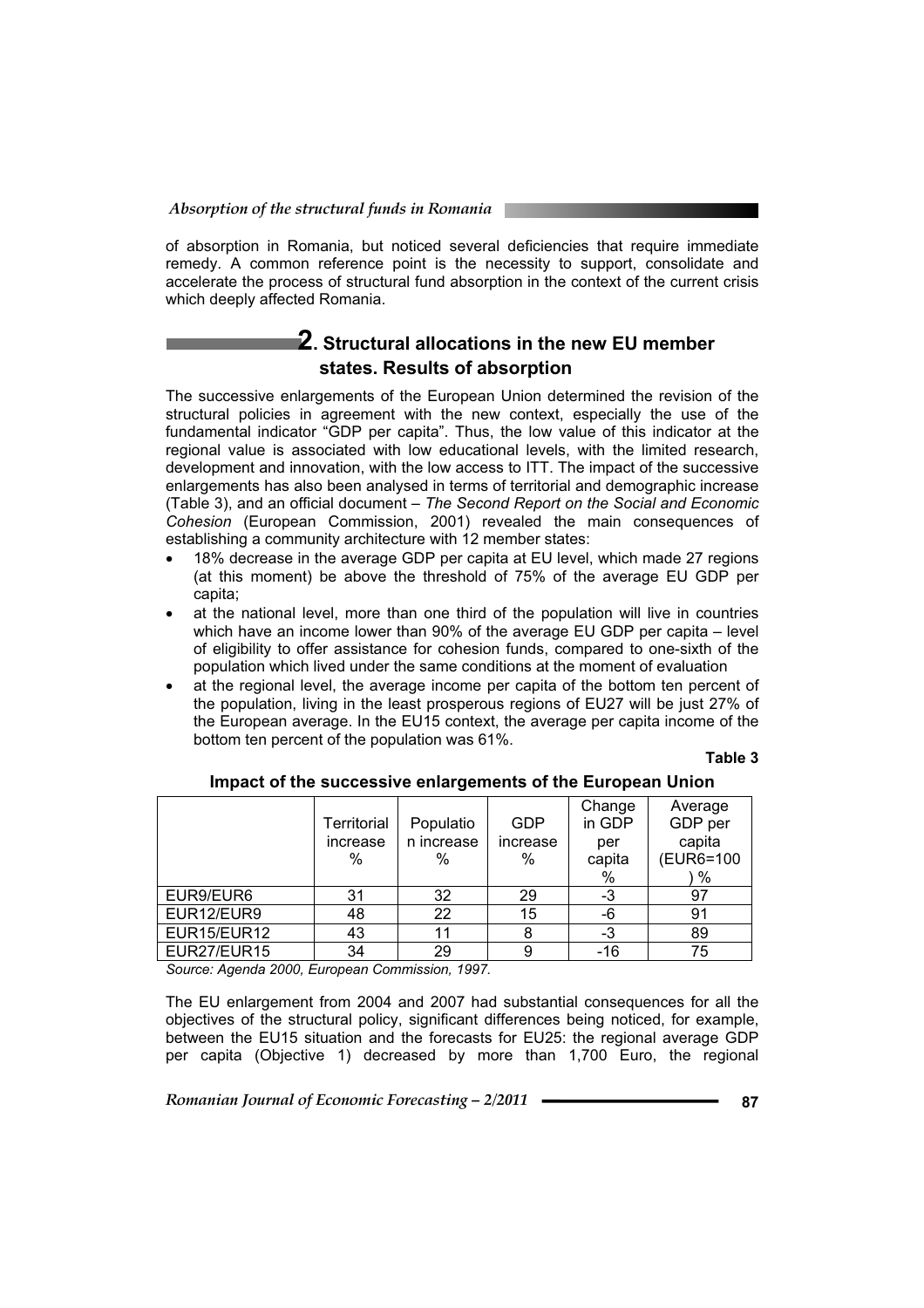unemployment rate (Objective 2) increased by 0.8 percent points and the specific coordinates of Objective 3 were stable (Müller, Kai-Uwe, Mohl, Phillip, 2005, p. 10) (Table 4).

#### **Table 4**

| Differences between EU15 and EU25, in terms of objectives of the |
|------------------------------------------------------------------|
| structural policy, 2003                                          |

|             | Obs. | Average     | Standard<br>deviation | Min.     | Max.     |
|-------------|------|-------------|-----------------------|----------|----------|
|             |      | <b>EU15</b> |                       |          |          |
| Objective 1 | 213  | 21931.72    | 6508.76               | 12136.20 | 66760.90 |
| Objective 2 | 210  | 8.19        | 4.99                  | 2.00     | 31.80    |
| Objective 3 | 194  | 0.23        | 0.08                  | 0.07     | 0.46     |
|             |      | <b>EU25</b> |                       |          |          |
| Objective 1 | 254  | 20222.13    | 7402.51               | 6764.20  | 66760.90 |
| Objective 2 | 251  | 9.02        | 5.68                  | 2.00     | 31.80    |
| Objective 3 | 235  | 0.22        | 0.08                  | 0.07     | 0.47     |

*Source: Müller, Kai-Uwe, Mohl, Phillip, 2005. Structural Funds in an Enlarged E. A Politico-Economic Analysis, Paper presented at the 3rd ECPR Conference, Budapest, 8-10 September 2010, p. 24.* 

The present stage of structural allocations for the new member states triggers concrete questions on the way in which these funds will actually support the catchingup process, on the benefits for the new member states compared to the older member states, on the validity of the mechanism of fund allocation, on who decides the destination and size of funds allocation, on where the winners of the structural funds implementation are. Thus, the observance of ethic principles specific to the fair distribution of funds towards the new member states that have to manage disfavoured regions is a topic widely debated within the context of the crisis. A link is obvious between the social fairness and the economic efficiency, which highlights two essential aspects identified during the process of regional policy elaboration: efficacy of the redistributive measures and the gap in development (Cojanu coord., 2004, p. 8). From this perspective, the rate of structural fund absorption by the new member states is just an aspect of the process of catching-up with the European average.

In a first analysis, the decision-making process at the level of the structural policies complicated after the 2004 and 2007 enlargements, anticipating that the challenges of the recent enlargements will yield fundamental changes in this field (Richter, 2005). During 2007-2013, the cohesion policy will benefit by 35.7% of the total EU budget (347.41 billion euros), the distribution by objectives highlighting the focus on convergence: 81.54% - Convergence, 15.95% - Occupation and regional competitiveness, 2.52% - European territorial cooperation. The consolidated preferences of some older member states (Italy, Portugal), which are in a relative opposition to the preferences of the regional distribution displayed by a group of new member states (Poland, Slovakia, Latvia, Lithuania, Hungary), lead to the idea that the future structural policy might be influenced more significantly by the interests of the older member states (Müller, Kai-Uwe, Mohl, Phillip, 2005, p. 21). The new member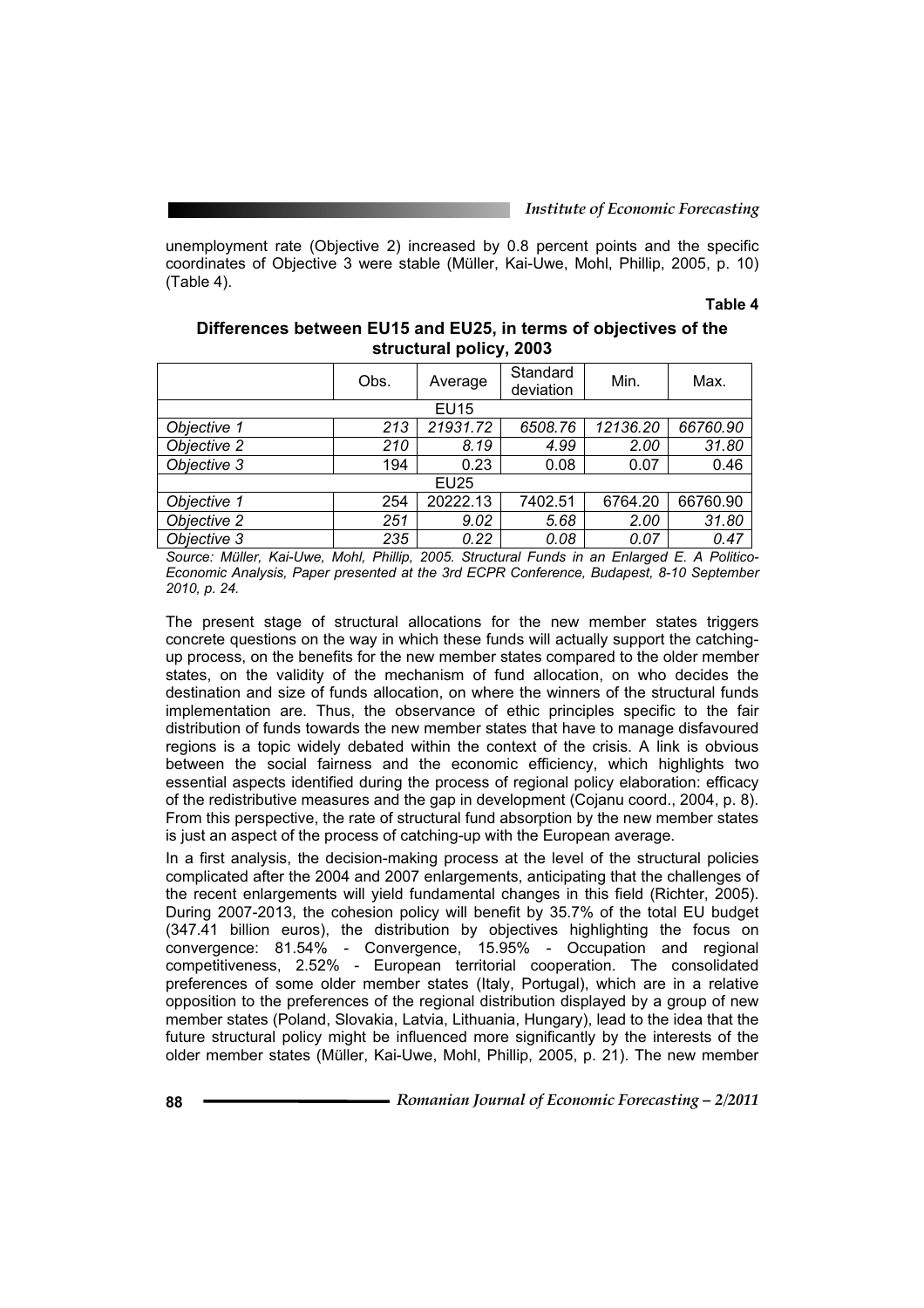states are oriented predominantly towards strategies of convergence, while the older member states directed their policies towards strategies of occupation and regional competitiveness and towards transitional/mixed strategies. The global objectives expressed in the strategic frameworks of the new member states are of more interest to the new member states than to the older member states (Table 5).

**Table 5** 

|                                                 | Bulgaria | Cyprus | Czech<br>Republic<br>Estonia | Latvia | Lithuania | Malta | Poland | Romania | Hungary | Slovakia | Slovenia |
|-------------------------------------------------|----------|--------|------------------------------|--------|-----------|-------|--------|---------|---------|----------|----------|
| Competitive economy                             |          |        |                              |        |           |       |        |         |         |          |          |
| Growth and occupation                           |          |        |                              |        |           |       |        |         |         |          |          |
| Quality of life/territorial                     |          |        |                              |        |           |       |        |         |         |          |          |
| attractiveness                                  |          |        |                              |        |           |       |        |         |         |          |          |
| Human resources                                 |          |        |                              |        |           |       |        |         |         |          |          |
| development and societal<br>modernization       |          |        |                              |        |           |       |        |         |         |          |          |
| Social cohesion                                 |          |        |                              |        |           |       |        |         |         |          |          |
| Balanced/sustainable<br>territorial development |          |        |                              |        |           |       |        |         |         |          |          |
| Convergence (European or                        |          |        |                              |        |           |       |        |         |         |          |          |
| national)                                       |          |        |                              |        |           |       |        |         |         |          |          |
| Other                                           |          |        |                              |        |           |       |        |         |         |          |          |

**Global objectives of the new EU member states. National strategic frameworks of reference** 

*Source: Polverari L., McMaster I., Gross F., Bachtler J., Ferry M., Yuill D., 2005. Strategic Planning for Structural Funds in 2007-2013. A review of Strategies and Programmes, European Policies Research Centre, IQ-Net Thematic Paper No. 18(2), Glasgow, 25-27 June 2005, p. 35.* 

The general orientation of the new member states towards strategies of convergence leads to the idea that the catching-up process of the new member states will be efficiently put into practice using the larger benefits derived from their accession. Statistically, one can notice at the Central and South European new member states (NMS), which jointed in 2004, that the first three years displayed a clear success in terms of economic growth (Richter, Sándor, 2007, p. 437): during 2001-2003 they had an average 3.1% increase in the GDP (compared to the 1.4% EU15 average), while during 2004-2006 the average GDP growth was 5.3% (compared to 2.2% EU15 average), which is a 2.2 points increase between the two analysed periods (as shown in Table 6) below.

The performance of the new member states that joined in 2004, during the first three post-accession years, show that they had exceeded their performance during the preaccession period (Richter, Sándor, 2007:443), but we have to express doubts about the real "winners" in absolute values. Thus, if in terms of growth rates the new member states obviously display higher rates, the evaluation related to the GDP size of the older member states reverses this standing of the great "winners" of the enlargement (Zaman, Georgescu, 2009:138).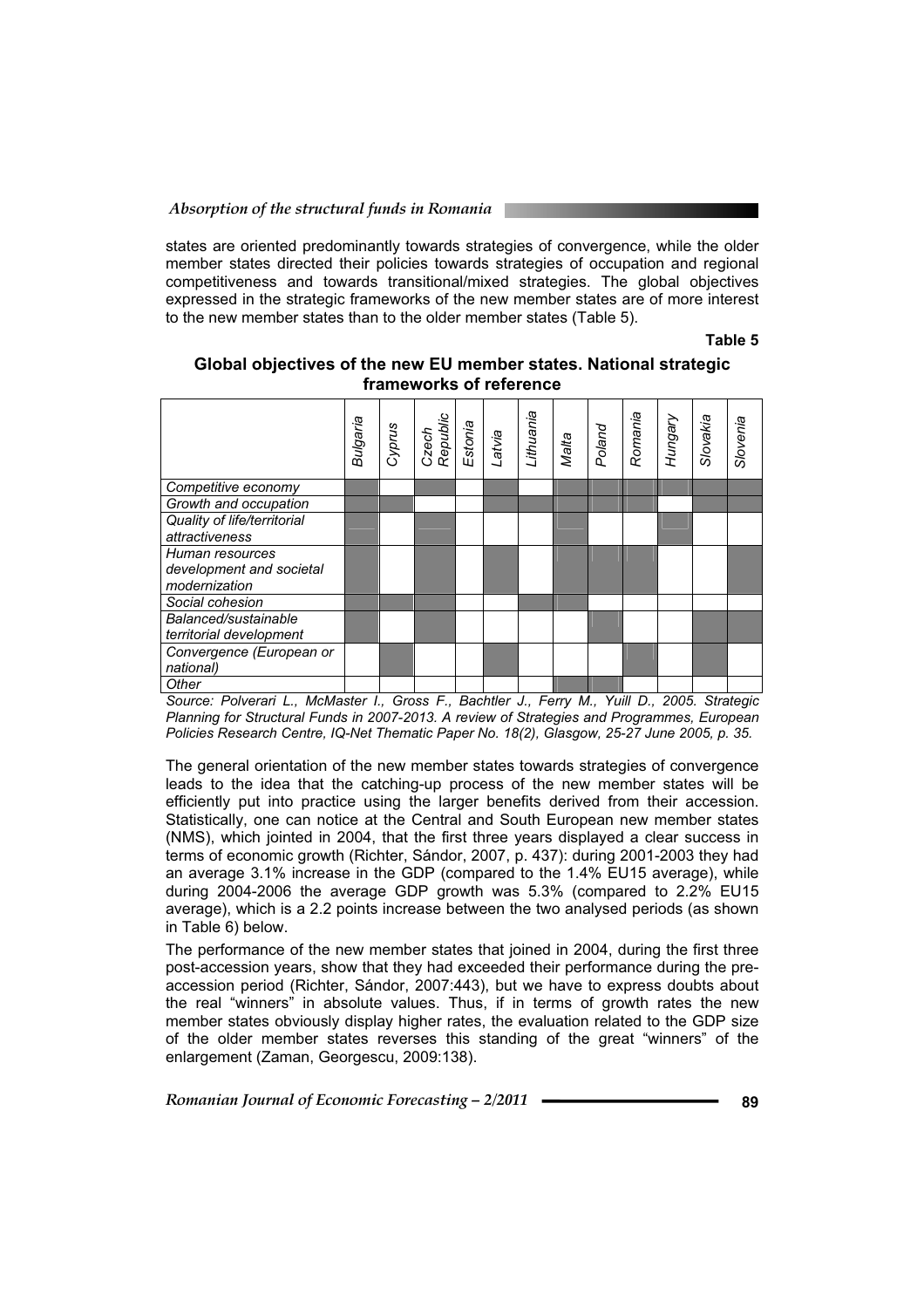# **Table 6**

## **Rates of GDP growth in the new member states which accessed the EU in 2004**

|                             | 2001-2003 |                | 2004-2006 |
|-----------------------------|-----------|----------------|-----------|
|                             | average   |                | average   |
| <b>A EU 15</b>              | 1.4       |                | 2.2       |
| <b>B</b> NMS - 8            | 3.1       |                | 5.3       |
| <b>B-A</b> (percent points) | 1.7       |                | 3.1       |
| Estonia                     | 8.6       | Latvia         | 10.4      |
| Lithuania                   | 7.9       | Estonia        | 10.0      |
| Latvia                      | 7.2       | Lithuania      | 7.5       |
| Hungary                     | 4.2       | Slovakia       | 6.6       |
| Slovakia                    | 3.8       | Czech Republic | 5.5       |
| Slovenia                    | 2.9       | Poland         | 4.9       |
| Czech Republic              | 2.7       | Slovenia       | 4.6       |
| Poland                      | 2.1       | Hungary        | 4.3       |

*Source: Richter, Sándor, 2007:437.* 

Studies using the MSFA matrix (Matrix for Structural Funds Administration – evaluation can be done both on the vertical and on the horizontal) were done with the purpose to identify the additional needs for institutional reconstruction and to meliorate the capacity of these countries to absorb EU funds after accession. The results showed a surprisingly poor level of the administrative capacity in some new member states, Romania included (Oprescu, coord., 2006: 20) (Table 7). Thus, for the 9 primary indicators, Romania obtained just an A; for the other 8 primary indicators, the absorption capacity is not enough so far (category C in six cases), or even there is no basis for the administration of the Structural Funds (category D, in two cases) (Oprescu, coord., 2006: 20).

#### **Table 7**

|                 | <b>RO</b> | HU            | CZ                    | <b>SK</b> | EE         | <b>SLO</b> |
|-----------------|-----------|---------------|-----------------------|-----------|------------|------------|
|                 |           |               | Horizontal evaluation |           |            |            |
| Management      | C(72%)    | (87%)<br>в    | (75%)<br>в            | C(63%)    | (87%<br>B  | C(71%)     |
| Programming     | C(52%)    | $(80\%)$<br>B | $(80\%)$<br>в         | D(40%)    | (87%)<br>В | B (80%)    |
| Implementation  | C(53%)    | (72%)         | (56%)<br>C            | C(52%)    | (68%<br>C  | C(52%)     |
|                 |           |               | Vertical evaluation   |           |            |            |
| Structure       | B (76%)   | (76%)<br>в    | (84%)<br>в            | B (79%)   | (95%)<br>A | B (74%)    |
| Human resources | C(51%)    | C(74%)        | (71%)<br>С            | D(41%)    | (82%)<br>в | (59%)<br>С |
| Systems and     | D(45%)    | C(60%)        | C(50%)                | D(40%)    | C(60%)     | C(50%)     |
| instruments     |           |               |                       |           |            |            |

# **Evaluation by key indicators and by country**

*Source: Oprescu, Gh., coord., 2006 úi NEI, Key Indicators for Candidate Countries to Effectively Manage the Structural Funds. Principal Report, Final Report prepared by the NEI Regional and Urban Development for the EC DG REGIO/DG ENLARGEMENT, Rotterdam, February 2002.*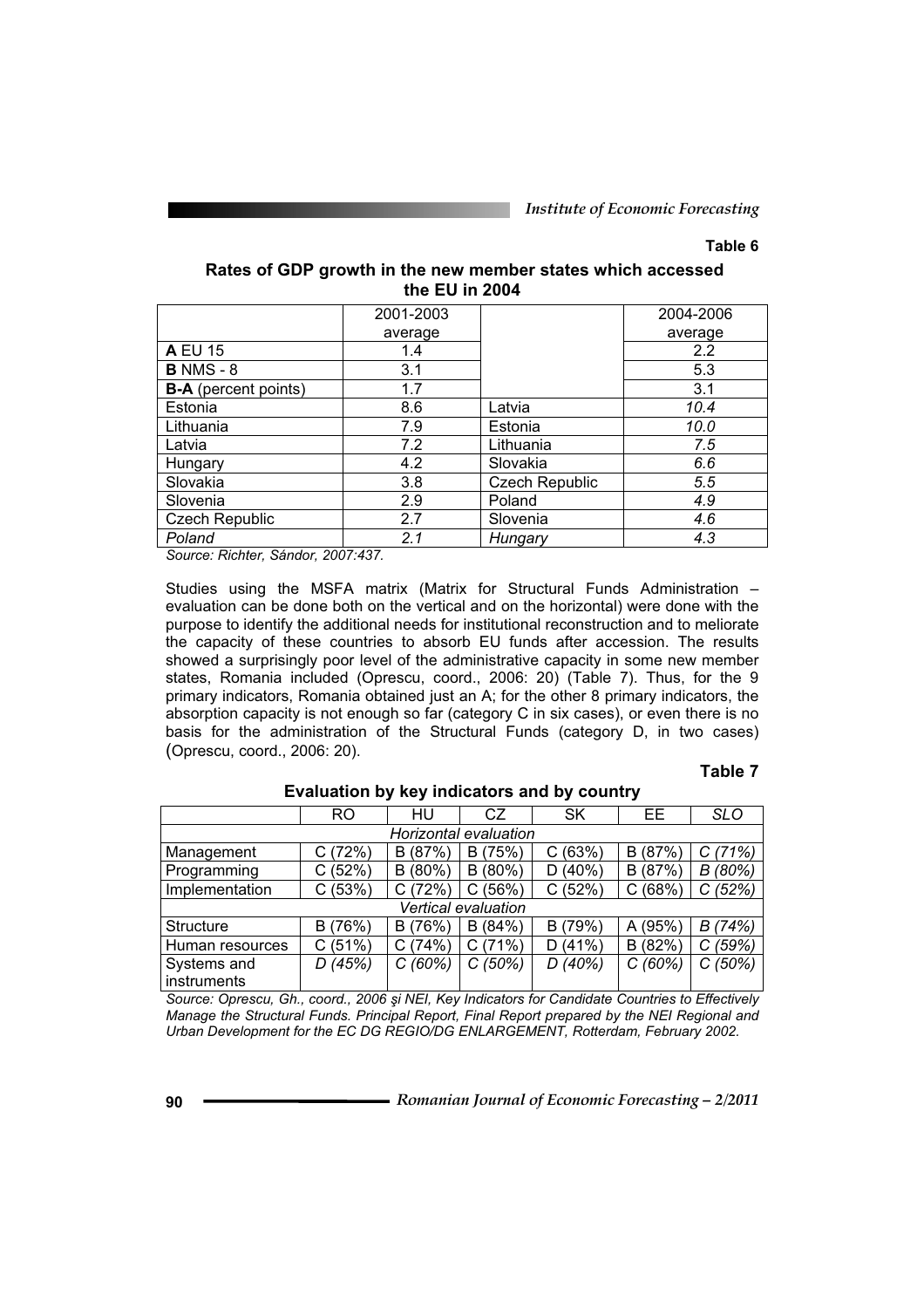In terms of administrative capacity, major differences can be noticed in structural funds absorption in relation to the employed staff if we consider that in Slovenia a structural fund manager administers on average 4 million euros, while in Estonia just 1.2 million euros (Horvath, 2005, p.17). Such an analysis of the administrative capacity to implement structural funds in the new member states is justified by the increasing financial allocation to the new member states, 166% higher in the period 2007-2013 than during 2000-2006. The calculation of the administrative requirements must be related to the level of each state, starting from the indicators of the previous period and from the allocation for 2007-2013 (Table 8).

**Table 8** 

# **Financial allocation to the new EU member states, Cohesion policy 2007- 2013 (Million Euro)**

|                 | Convergence      |             |                                     |                         | Occupation and regional<br>competitiveness    | Regional                   |       |
|-----------------|------------------|-------------|-------------------------------------|-------------------------|-----------------------------------------------|----------------------------|-------|
|                 | Cohesion<br>Fund | Convergence | Gradual<br>statistic<br>elimination | Gradual<br>introduction | Occupation and<br>regional<br>competitiveness | territorial<br>cooperation | Total |
| Bulgaria        | 2283             | 4391        |                                     |                         |                                               | 179                        | 6853  |
| Cyprus          | 213              |             |                                     | 399                     |                                               | 28                         | 640   |
| lCzech          | 8819             | 17064       |                                     |                         | 419                                           | 389                        | 26692 |
| Republic        |                  |             |                                     |                         |                                               |                            |       |
| <b>Estonia</b>  | 1152             | 2252        |                                     |                         |                                               | 52                         | 3456  |
| lLatvia         | 1540             | 2991        |                                     |                         |                                               | 90                         | 4620  |
| ∣Lithuania      | 2305             | 4470        |                                     |                         |                                               | 109                        | 6885  |
| lMalta          | 284              | 556         |                                     |                         |                                               | 15                         | 855   |
| Poland          | 22176            | 44377       |                                     |                         |                                               | 731                        | 67284 |
| Romania         | 6552             | 12661       |                                     |                         |                                               | 455                        | 19668 |
| Hungary         | 8642             | 14248       |                                     | 2031                    |                                               | 386                        | 25307 |
| Slovakia        | 3899             | 7013        |                                     |                         | 449                                           | 227                        | 11588 |
| <b>Slovenia</b> | 1412             | 2689        |                                     |                         |                                               | 104                        | 4205  |

*Source: http://ec.europa.eu/regional\_policy/policy/fonds/pdf/annexe-recto.pdf .* 

The absorption of the structural funds by the new member states is grounded on the solid arguments of the European solidarity pillars, as there are theoretical premises for a levelling of the gaps in time in the most disfavoured regions of the European Union.

The position of Romania compared to the other new member states, in terms of European funds absorption between 2007-2009, can be also analysed in terms of proportion of allocations. Thus, Poland, Czech Republic, Hungary and Romania have budget allocation amounting to 79% of the funds available for the Central and Eastern European countries (Table 9), but the absorption defined by contracts is higher than the regional average level (26%) only in Hungary and Czech Republic (Table 10).

Despite the fact that they are among the main recipients of EU funds, Romania and Poland have the lowest rates of contracting among the Central and Eastern European countries (Table 10); these aspects sparkled wide debates on the allocation of funds towards the beneficiary states lacking the capacity to absorb these funds.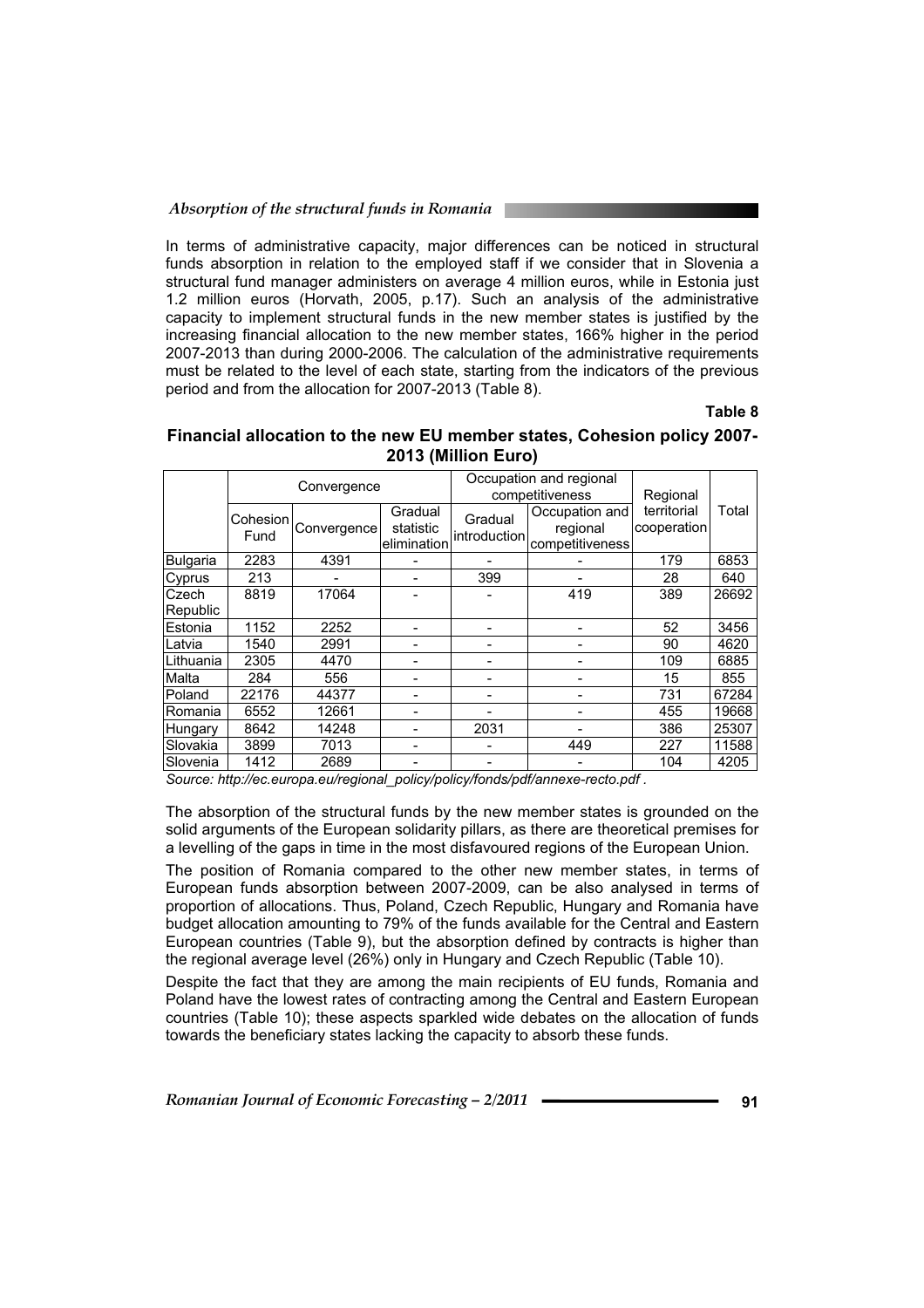*Institute of Economic Forecasting*

# **Table 9**

# **Percent distribution of the structural funds 2007-2013 in EU member states from Central and Eastern Europe**

| <b>CEE</b><br>UE<br><b>MS</b> | Esto-<br>nıa | Slo-<br>venia | Latvia | Lithua-<br>nia | Bulga-l<br>ria | Slova-<br>kia | Roma-<br>nia | Hun-<br>gary | Czech<br>Republic, | Poland |
|-------------------------------|--------------|---------------|--------|----------------|----------------|---------------|--------------|--------------|--------------------|--------|
| $100\%$                       | 2%           | 2%            | 3%     | 4%             | 4%             | 6%            | 13%          | 13%          | 14%                | 39%    |

*Source: KPMPG, 2010.* 

#### **Table 10**

# **Rate of contracting related to the budgets allocated for 2007-2009 in the new member states from Central and Eastern Europe**

|                 | Rate of contracting |
|-----------------|---------------------|
| Estonia         | 44%                 |
| Lithuania       | 41%                 |
| Hungary         | 39%                 |
| Latvia          | 38%                 |
| Slovenia        | 35%                 |
| Slovakia        | 27%                 |
| Czech Republic  | 25%                 |
| <b>Bulgaria</b> | 23%                 |
| Poland          | 23%                 |
| Romania         | 16%                 |

*Source: KPMPG, 2010.* 

The analysis of the payments made for the contracted projects shows a classification similar to that of the contracting, the average absorption level being 7.4% (Table 11). The average level of payments for the concluded contracts is 28%, with Slovenia (50%) and Lithuania (40%) on the top positions (KPMG, 2010).

## **Table 11**

## **Absorption rate related to the payments for the projects contracted between 2007-2009, in the new member states from Central and Eastern Europe**

|                 | Absorption rate (payments for the<br>contracted projects) |
|-----------------|-----------------------------------------------------------|
| Slovenia        | 18%                                                       |
| Lithuania       | 17%                                                       |
| Latvia          | 13%                                                       |
| Estonia         | 12%                                                       |
| Hungary         | 10%                                                       |
| Czech Republic  | 8%                                                        |
| Poland          | 7%                                                        |
| Slovakia        | 5%                                                        |
| <b>Bulgaria</b> | 4%                                                        |
| Romania         | 2%                                                        |

*Source: KPMPG, 2010.*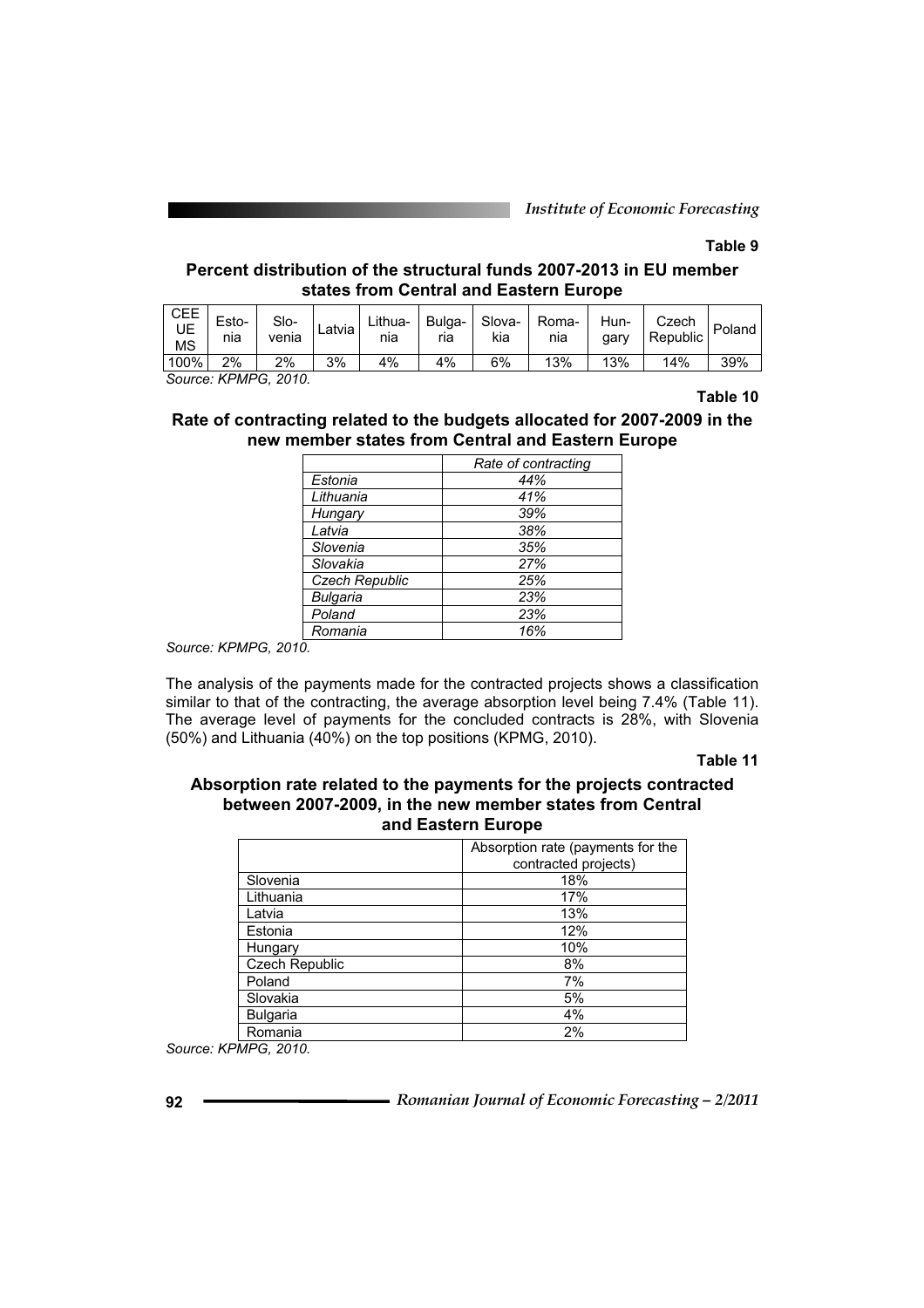Concerning the questions pertaining to the nature of the European convergence "who decides what" (Marks, 1996:389) or "to what effect" (Bache, 1998, p. 14), there is the supposition argued by some authors that the role of the national governments in key decision-making concerning the implementation of the cohesion policy has been exaggerated by the literature, and the arguments in favour of the "re-nationalization thesis" are confuse (Bachtler, Mendez, 2007, pp. 555-556). As Romania is one of the new member states orienting towards coherence objectives, it will always be a matter of the extent of absorption of the available funds and of forecasting the impact of these funds on the Romanian society. The gap in fund absorption expertise compared to the countries that jointed in 2004, should trigger increased efforts of the decisionmakers to take rapid measures to achieve absorption rates similar to the ones recorded by that group of countries between May 2004 – September 2006, with an average rate of absorption of about one-third of the allocated funds (Constantin, 2008, p. 6).

In the attempt to identify scientifically the correct dimensions of the allocations to the new member states, Romania included, there is a distinct, fundamented opinion that configures the causes of the inefficient utilization of the structural funds to narrow the gaps and reach the convergence targets (Zaman, Georgescu, 2009:140): an important share of the structural funds is in fact allocated to the wealthy countries; the concentration of the funds on economic growth is under the impact of the domestic taxation in different states; the failure of the governmental policies makes the funds be spend improperly.

An important observation regarding the new member states and the position of Romania shows that the absorption mechanism is directed predominantly towards the specific objectives of the convergence policy, showing a different impact of the allocated EU funds. Thus, for an average annual rate of 22% of the Central and Eastern Europe GDP (10 new member states), the rate in Romania is just 20% in relation to the GDP for 2007-2013 (Table 12). This shows the existence of a flawed mechanism lacking the expertise of the planned absorption in stages, developed progressively according to the annual deadlines for payments; these are incipient characteristics of absorption, which were also noticed in the countries that jointed the EU in May 2004.

#### **Table 12**

|                             | Romania | <b>Total Central and</b><br>Eastern Europe |
|-----------------------------|---------|--------------------------------------------|
| Population (mil.)           | 21.5    | 102.1                                      |
| Annual GDP (billion euro)   | 139.8   | 963.1                                      |
| GDP per capita (euro)       | 6.491   | 9.432                                      |
| EU funds 2007-2013 (billion | 27.5    | 214.7                                      |
| euro)                       |         |                                            |
| EU funds per capita (euro)  | 1.276   | 2.103                                      |
| EU funds per GDP            | 20%     | 22%                                        |
| EU funds per year per GDP   | 2.8%    | 3.2%                                       |

#### **EU Funds Allocation for CEE UE Member States and Romania**

*Source: Eurostat, 2010.*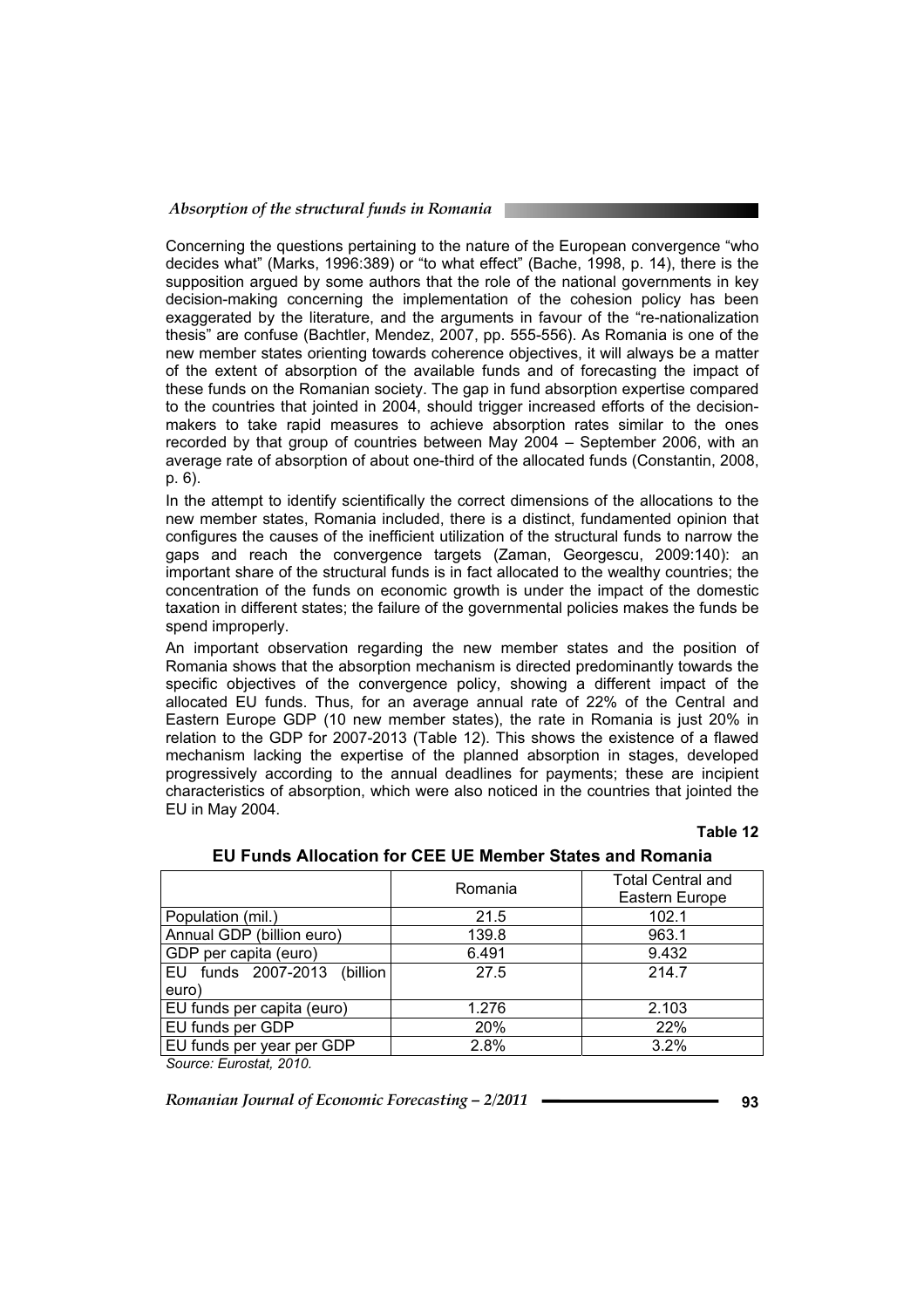Romania still is in a rather incipient stage of constructing its absorption capacity and displays delay in absorption similar to the delays observed during 2004-2006 in the new member states (which had accessed the EU in 2004); however, the absorption by these countries was optimal and successful, as shown by the 95% level of absorption (EU10, July 2010, p.31).

A second hypothesis concerns the fact that the generosity of the allocation of structural funds to the new member states doesn't have the compulsory characteristics of high absorption rates, which fuels the discussion of the absorption capacity of Romania from the perspective of the specific endogenous process directed towards sustainable objectives. Romania adopted and continues to adopt measures to improve absorption of funds, but the objectives are predominantly the attribute of the governance.

# **3. Analysis of the indicators of structural fund absorption by Romania**

The public post-accession discourse in Romania abounds in references to the benefits of absorbing the structural funds allocated to our country for the period 2007- 2013, and the various groups of analysis promote pessimistic or optimistic scenarios on the access to and actual utilization of these funds.

The role of the different analyses should determine the public administration to adjust continuously the absorption mechanism. A possibility put forward almost two decades ago to measure the efficiency of the administration in this direction would be to investigate the proportion between the effects obtained with the available resources and the maximal possible effects that might be obtained by using these resources (Bouckaert, 1992, p. 35). This complex approach requires the statistical modelling of different indicators, the elaboration and adoption of a post-accession strategy oriented towards results that can be measured quantitatively and qualitatively, and the development of a mechanism adaptable to the adjustment of the structures and procedures involved in the process of fund absorption.

The document of reference for programming the Structural and Cohesion Funds – The National Strategic Plan of Reference (NSPR), which correlates the national priorities of development, set by the National Plan for Development 2007-2013 and the European priorities – Strategic Community Directions (SCD) for Cohesion 2007-2013, provides the vision to create a competitive, dynamic and prosperous Romania. The general goal is to "Reduce the disparities of economic and social development between Romania and European Union member states by generating an additional growth of 15-20% of the GDP by 2015". However, in the present economic situation of crisis, it is difficult to analyse and forecast the extent to which this goal will be accomplished by applying the cohesion policy supported financially by the EU. The document also highlights five priority areas for long-term interventions: (i) development of the basic infrastructure according to European standards; (ii) longterm increase in economic competitiveness; (iii) development and efficientization of human capital; (iv) construction of an adequate administrative capacity; and (v)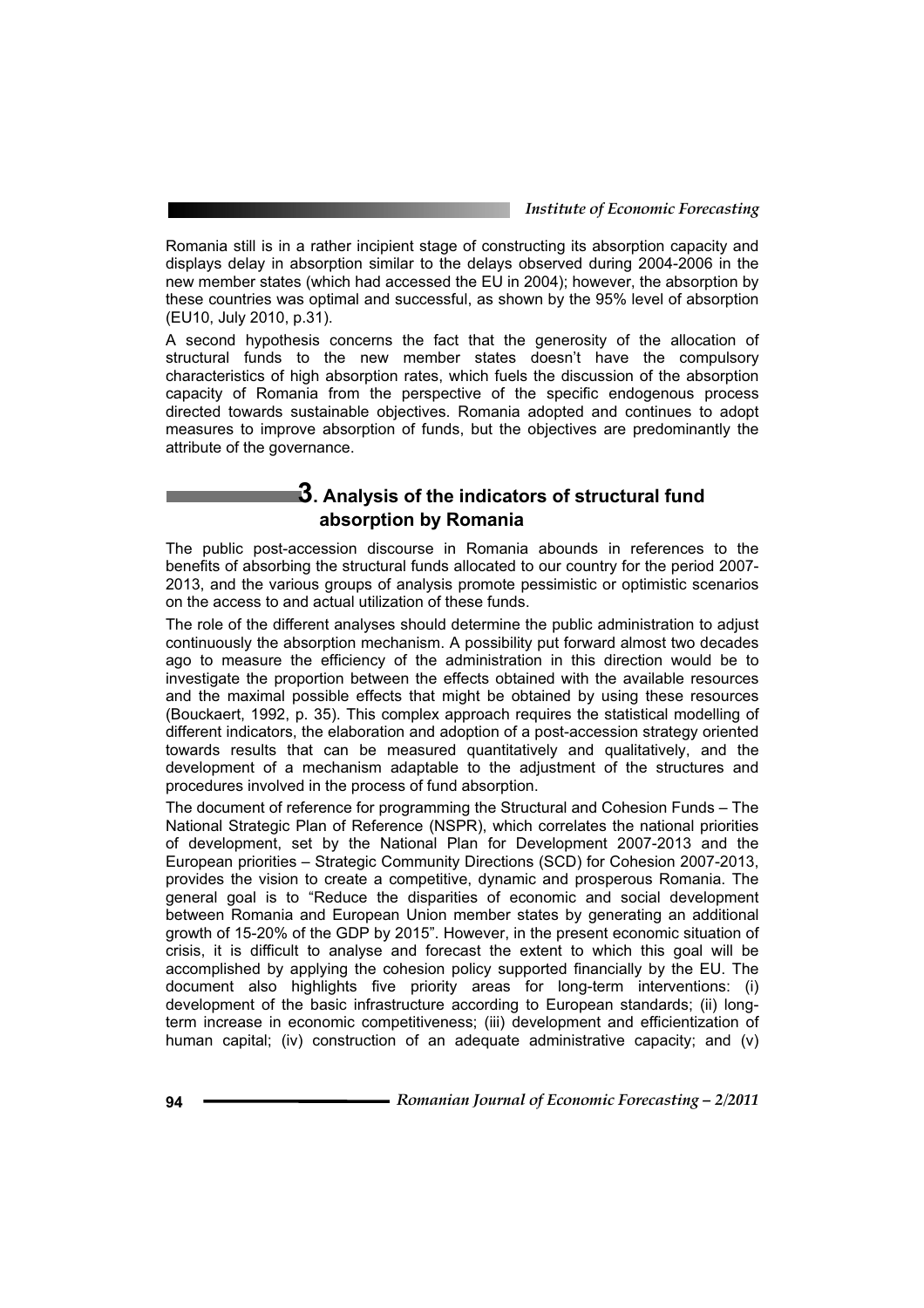promotion of a balanced territorial development (Polverari, McMaster, Gross, Bachtler, Ferry, Yuill, 2005, p. 47).

The funds allocated by the EU to Romania for 2007-2013 amount to 19.213.036.712 euro, and they are managed through the authorities of the seven operational programs. The planning for the first three years, 2007-2009, shows an allocation of 29.36% of overall EU funds available for the entire cycle of programming (Table 13).

**Table 13** 

| Operational<br>program | Total amount<br>2007-2013 | 2007          | 2008          | 2009          | % allocation<br>2007-2009<br>of total<br>amount |
|------------------------|---------------------------|---------------|---------------|---------------|-------------------------------------------------|
| POS-T                  | 4,565,937,295             | 251,957,363   | 441,348,842   | 614,332,066   | 28.63                                           |
| POS Env.               | 4,512,470,138             | 272,372,736   | 437,302,592   | 578,507,217   | 28.54                                           |
| <b>POR</b>             | 3,726,021,762             | 330, 168, 339 | 404,126,047   | 441,135,485   | 31.53                                           |
| <b>POS DRU</b>         | 3,476,144,996             | 212,973,834   | 330,141,809   | 452,584,803   | 28.62                                           |
| POS CCE                | 2,554,222,109             | 170,464,211   | 194,837,789   | 364,964,902   | 28.57                                           |
| PO DCA                 | 208,002,622               | 20,162,952    | 28, 143, 236  | 40,850,990    | 44.02                                           |
| PO AT                  | 170,237,790               | 16,979,328    | 18,401,347    | 20,977,535    | 33.09                                           |
| Total                  | 19,213,036,712            | 1,275,078,763 | 1,854,301,662 | 2.513.352.998 | 29.36                                           |

#### **Allocations to Romania, 2007-2009, Cohesion policy 2007-2013 (euro)**

*Source: National Strategic Reference Framework, 2007.* 

The analysis of operational programs for the first three years shows that the first three operational programs (POR, PO DCA and PO AT) planned funds in excess of 30%, which supposes, in principle, the acceleration of the absorption processes. Actually, it is important to notice that the approval from Brussels was notified rather late: 5 programs on July 12, 2008 (POR, POS M, POS-T, POS CCE, PO AT), one program on November 21, 2008 (PO DCA) and one program on November 22 2008 (POS DRU) (Morovan, 2010, p. 6).

An important aspect regarding the planning and supporting of the implementation process refers to the specific dimension of the Operational Program Technical Assistance, by comparing the percent value of each program within the total allocation and the percent value programmed for each of them. Thus the construction of the structural instruments shows the programs with the highest fund allocations (POS-T 26.97%, POS M 21.36% and POSDRU 20.14%), and the programs with allocations below 1% from the total funds for 2007-2013 cycle (PO DCA 0.98% and PO AT 0.81%) (ACIS a, 2009, p. 25). The support requirements common to the system of funds management and implementation should also be observed at the end by the sectoral absorption of funds for each individual operational program, based on the distribution shown in Table 14, which shows that financing focused on the consolidation of the horizontal instrument of assistance (PO AT) and the significant difference between the size of the program and the funds available for POS-T.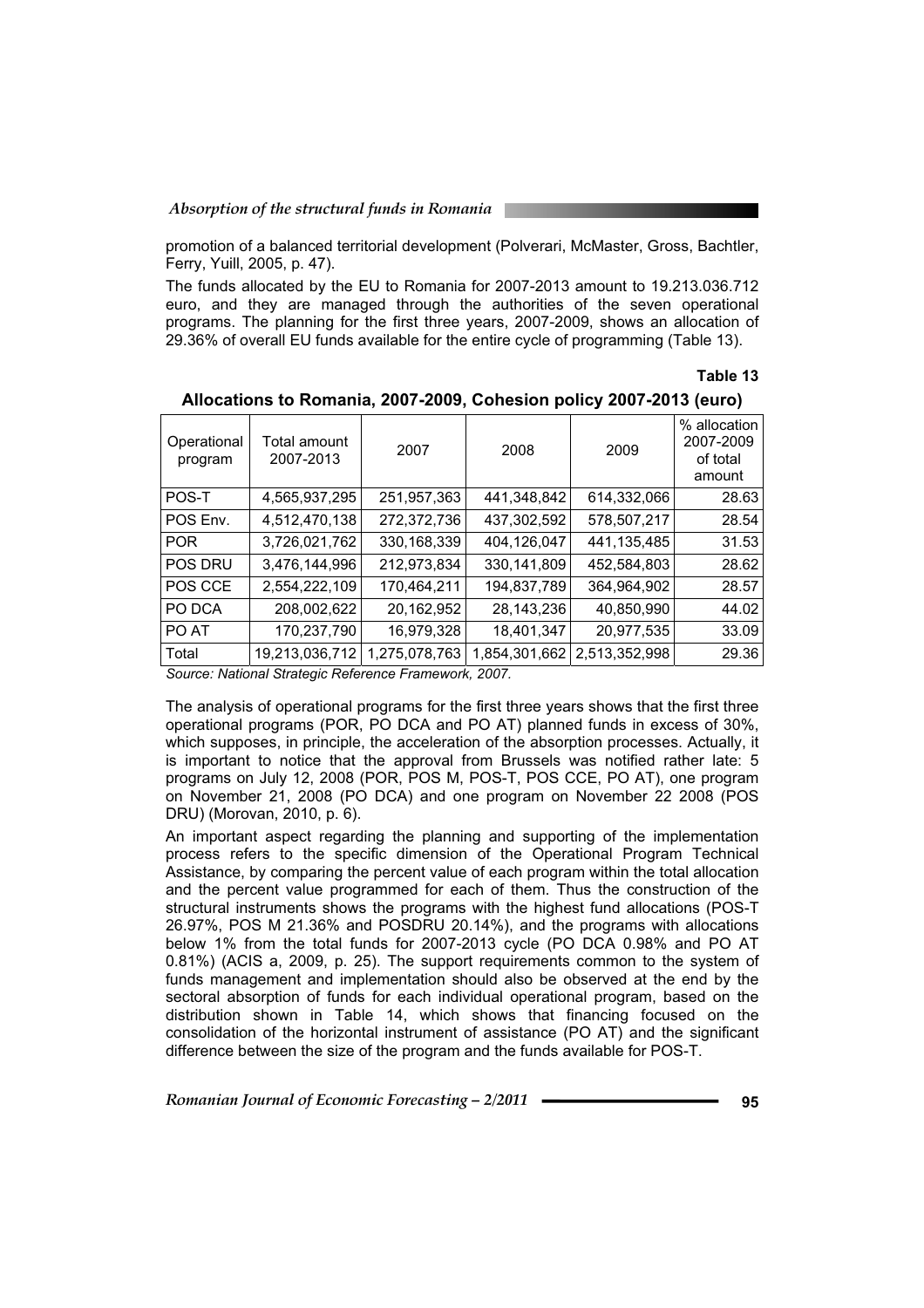# **Table 14**

## **Percent allocations for operational programs and percent allocations within PO AT for the operational programs (%)**

|                                     | POS-T | POS  | <b>POR</b> | <b>POS</b> | <b>POS</b> | PO         | PO AT |
|-------------------------------------|-------|------|------------|------------|------------|------------|-------|
|                                     |       | Env. |            | <b>DRU</b> | <b>CCE</b> | <b>DCA</b> |       |
| Percent allocations for 26.97 21.36 |       |      | 17.64      | 20.14      | 12.09      | 0.98       | 0.81  |
| operational programs                |       |      |            |            |            |            |       |
| Percent allocations 14              |       | 19   | 15         | 18         | 10         |            | 23    |
| within PO AT for the                |       |      |            |            |            |            |       |
| operational programs                |       |      |            |            |            |            |       |

*Source: ACIS a (2009), ACIS b (2009).* 

A significant progress was made in 2009 in running the operational programs (ACIS b, 2009, pp. 9), as the Program of Governance approved in December 2009 mentioned the priority of absorbing the funds made available to Romania through the policy of cohesion. The momentum gained by the absorption of structural funds and by the mechanism used to this purpose shows improved statistics at the end of December 2009, but this numerical data are difficult to interpret in terms of time planning and economic efficiency.

In order to evaluate the hypotheses expressed before, we will subsequently study the absorption of EU funds using the classical matrix used to report indicators: proportion of applications to engagements; proportion of reported signed contracts to engagements and rate of the certified expenditure related to engagements. The next section includes an analysis of the operational programs implemented in Romania in terms of structural fund efficientization.

## *a. Projects submitted in 2009*

The number of applied projects doubled in 2009 (from 7,430 on January 1, 2009, to 14,890 on December 31, 2009), their total value increasing even more (2.46) (Table 15). Thus, if by the end of January 2009, the applied projects amounted to 51.25 billion lei, by the end of December 2009, the total value reached 127.20 billion lei. As reported in October 2009, the value of EU contribution afferent to the submitted projects exceeded by far EU allocations for 2007-2009, by 282% (ACISb, 2009, p.20).

**Table 15** 

| Project submission for operational programs in Romania in 2009, |  |
|-----------------------------------------------------------------|--|
| 31.01.2009* vs. 31.12.2009**                                    |  |

| Operational    | Submitted projects |        |            |                   |             |             |  |  |
|----------------|--------------------|--------|------------|-------------------|-------------|-------------|--|--|
|                | Number             |        |            | Total value (lei) |             |             |  |  |
| program        | 31.01.             | 31.12. | Difference | 31.01.2009        | 31.12.2009  | Difference  |  |  |
| <b>IPOR</b>    | 1418               | 3110   | 1692       | 14038680695       | 31037270775 | 16998590080 |  |  |
| <b>POSM</b>    | 69                 | 141    | 72         | 5789965917        | 16600549934 | 10810584017 |  |  |
| POS-T          | 16                 | 41     | 25         | 4401614720        | 15739705408 | 11338090688 |  |  |
| <b>POS CCE</b> | <b>2880</b>        | 5386   | 2506       | 16721609448       | 30559027909 | 13837418461 |  |  |
| <b>POS DRU</b> | 2834               | 5250   | 2416       | 10180649465       | 32154540747 | 21973891282 |  |  |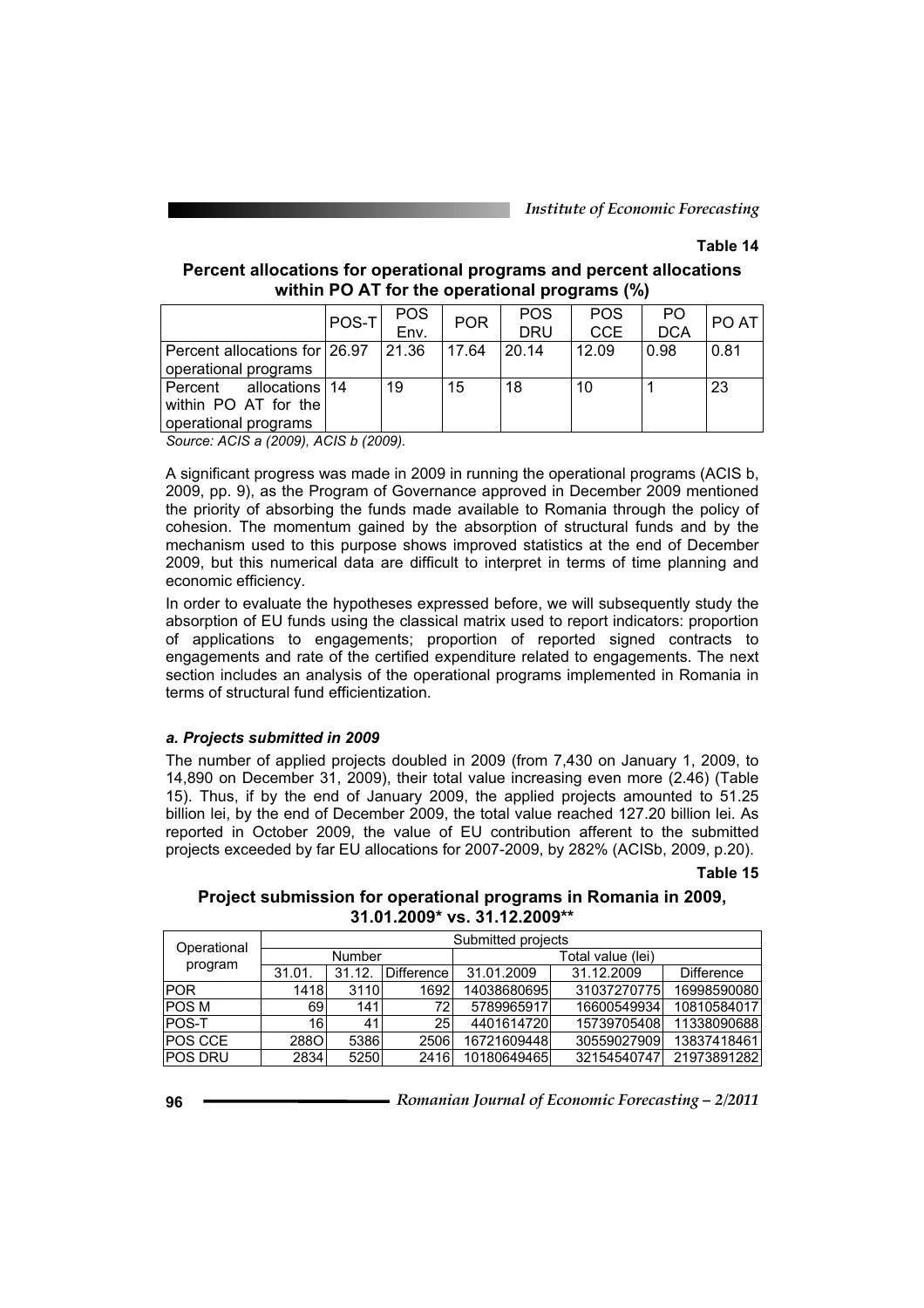*Absorption of the structural funds in Romania* 

| Operational   | Submitted projects |       |                |                   |              |                   |
|---------------|--------------------|-------|----------------|-------------------|--------------|-------------------|
|               | Number             |       |                | Total value (lei) |              |                   |
| program       | 31.01.             | 31.12 | I Difference l | 31.01.2009        | 31.12.2009   | <b>Difference</b> |
| <b>PO DCA</b> | 206                | 931   | 7251           | 318947315         | 896252890    | 577305575         |
| <b>IPO AT</b> |                    | 31    | 24             | 73557847          | 215914864    | 142357017         |
| Total         | 7430               | 14890 | 7460           | 51525025407       | 127203262527 | 75678237120       |

*\*exchange rate January 2009: 1 euro=4.2430 lei \*\*exchange rate December 2009: 1 euro=4.2788 lei Source: ACIS.* 

*b. Projects approved in 2009* 

By December 31, 2009, a total of 3,888 projects have been approved, 3,165 more projects than the number of projects approved by January 1, 2009 (Table 16). The total value of the projects approved by the end of December 2009 amounted to 36,119,888,415 lei (about 8.44 billion euro), 26,181,765,769 lei more than the value of the projects approved by the end of January 2009. In October 2009, EU contribution represented 57% of EU 2007-2009 allocation for all operational programs (ACISb, 2009, pp.21).

**Table 16** 

## **Projects approved for operational programs in Romania in 2009, 31.01.2009\* vs. 31.12.2009\*\***

| Operational    |       | Approved projects |                   |                   |             |                   |  |  |
|----------------|-------|-------------------|-------------------|-------------------|-------------|-------------------|--|--|
|                |       | Number            |                   | Total value (lei) |             |                   |  |  |
| program        | 31.01 | 31.12.            | <b>Difference</b> | 31.01.2009        | 31.12.2009  | <b>Difference</b> |  |  |
| <b>POR</b>     | 64    | 715               | 651               | 2134302401        | 7259732301  | 5125429900        |  |  |
| POS M          | 32    | 64                | 32                | 4185406823        | 5797014726  | 1611607903        |  |  |
| POS-T          | 6     | 20                | 14                | 127168900         | 4820380498  | 4693211598        |  |  |
| POS CCE        | 337   | 1284              | 947               | 1787571271        | 5022077207  | 3234505936        |  |  |
| <b>POS DRU</b> | 249   | 1691              | 1442              | 1586966069        | 12842328860 | 11255362791       |  |  |
| PO DCA         | 30    | 111               | 81                | 54314335          | 217454944   | 163140609         |  |  |
| PO AT          | 5     | 23                | 18                | 62392847          | 160899879   | 98507032          |  |  |
| Total          | 723   | 3888              | 3165              | 9938122646        | 36119888415 | 26181765769       |  |  |

*\*exchange rate January 2009: 1 euro=4.2430 lei \*\*exchange rate December 2009: 1 euro=4.2788 lei* 

*Source: ACIS.* 

# *c. Projects contracted in 2009*

The data on the project contracted in 2009 shows an almost 12-fold increase in the number of contracted projects, 2,034 more in December 2009, than in January 2009 (Table 17). The value of the contracts concluded by the end of 2009 amounted to 21,756,625,934 (about 5.08 billion euro). The eligible value of the financing contracts amounted to 3.26 billion lei in October 2009, of which EU funds represented about 85.4% (ACISb, 2009, p.21).

*Romanian Journal of Economic Forecasting – 2/2011 error and Series and Series Series Series Algorithm*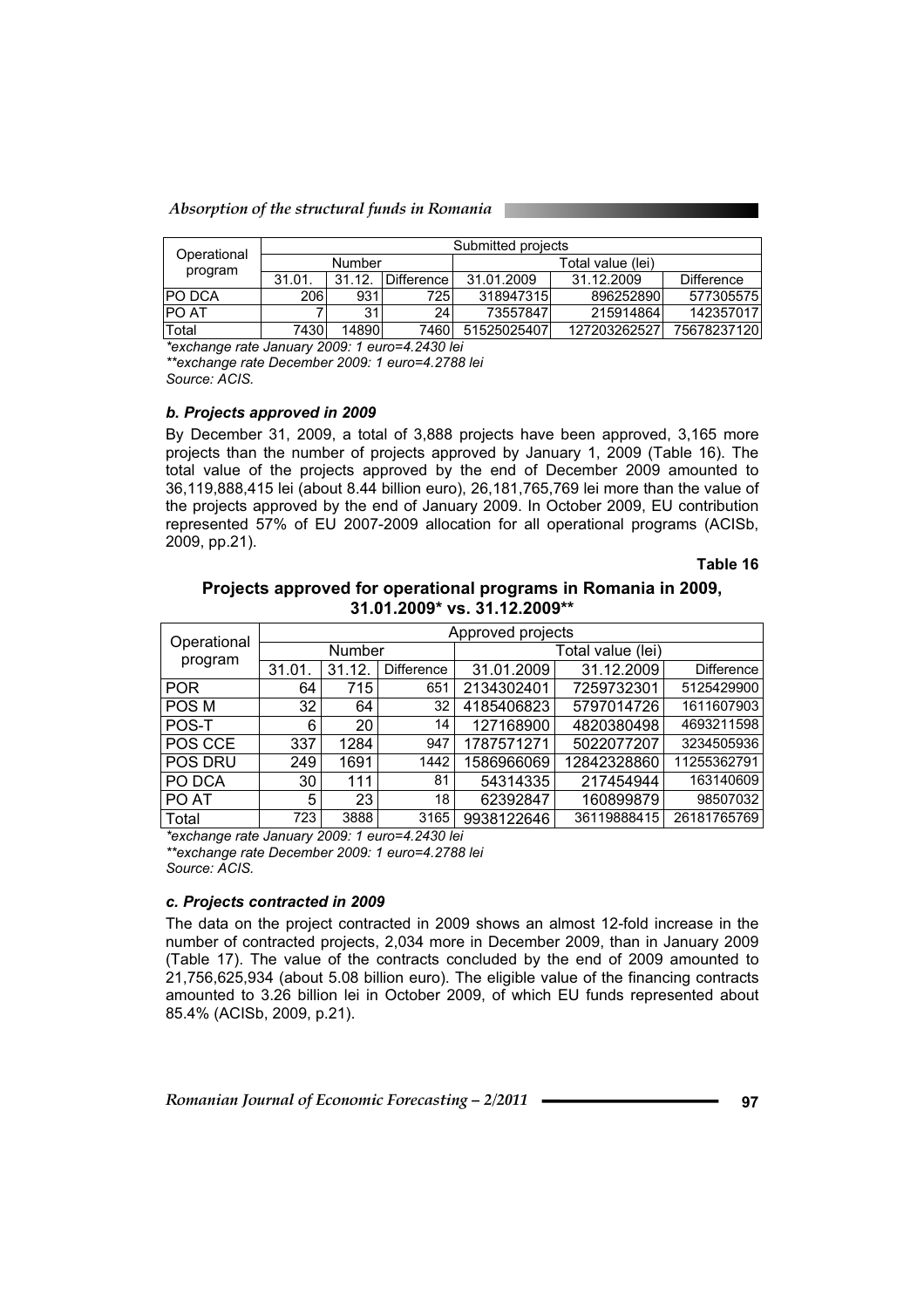# **Table 17**

| Contracts/contracting decisions with the project beneficiaries for    |
|-----------------------------------------------------------------------|
| operational programs in Romania in 2009, 31.01.2009* vs. 31.12.2009** |

| Operational    | Contracted projects |        |            |                   |             |             |  |
|----------------|---------------------|--------|------------|-------------------|-------------|-------------|--|
|                | Number              |        |            | Total value (lei) |             |             |  |
| program        | 31.01.              | 31.12. | Difference | 31.01.2009        | 31.12.2009  | Difference  |  |
| <b>POR</b>     | 40                  | 578    | 538        | 1361764852        | 6395101801  | 5033336949  |  |
| POS M          | 15                  | 42     | 27         | 3308509284        | 5771863867  | 2463354583  |  |
| POS-T          | 4                   | 17     | 13         | 2299940           | 3082864536  | 3080564596  |  |
| POS CCE        |                     | 934    | 933        | 402020000         | 3344312327  | 2942292327  |  |
| <b>POS DRU</b> | 129                 | 533    | 404        | 1376440338        | 2835993494  | 1459553156  |  |
| PO DCA         | 0                   | 101    | 101        | 0                 | 181609753   | 181609753   |  |
| PO AT          |                     | 19     | 18         | 20977743          | 144880156   | 123902413   |  |
| Total          | 190                 | 2224   | 2034       | 6472012157        | 21756625934 | 15284613777 |  |

*\*exchange rate January 2009: 1 euro=4.2430 lei \*\*exchange rate December 2009: 1 euro=4.2788 lei* 

*Source: ACIS.* 

#### *d. Payments to the beneficiaries of projects implemented in 2009*

The beneficiaries of contracted projects received by the end of 2009 payments amounting to a total of 2,511,292,527 lei (about three times more than at the end of January 2009, Table 18). The same increasing rate of payments was observed for the EU contribution in relation to EU 2007-2009 allocation (from 3.20% than at the end of January 2009 to 10.26% at the end of December 2009).

## **Table 18**

# **Payments to the beneficiaries of operational programs in Romania in 2009, 31.01.2009\* vs. 31.12.2009\*\***

|                | Payments to beneficiaries |                      |                                                |                   |              |       |  |
|----------------|---------------------------|----------------------|------------------------------------------------|-------------------|--------------|-------|--|
| Operational    |                           | Total payments (lei) | % - payments EU<br>contribution in relation to |                   |              |       |  |
| program        |                           |                      |                                                |                   | EU 2007-2009 |       |  |
|                | 31.01.2009                | 31.01                | 31.12                                          | <b>Difference</b> |              |       |  |
| <b>POR</b>     | 50893947                  | 790054065            | 739160118                                      | 0.94              | 15.35        | 14.41 |  |
| POS M          | 191313221                 | 777713113            | 586399892                                      | 3.50              | 14.00        | 10.5  |  |
| POS-T          | 0                         | 134460434            | 134460434                                      | 0                 | 2.40         | 2.4   |  |
| POS CCE        | 402020000                 | 513704630            | 111684630                                      | 12.97             | 16.40        | 3.43  |  |
| <b>POS DRU</b> | 101765843                 | 286208477            | 184442634                                      | 2.41              | 6.54         | 4.13  |  |
| PO DCA         | 0                         | 6134371              | 6134371                                        | 0                 | 1.58         | 1.58  |  |
| PO AT          | 218121                    | 3017437              | 2799316                                        | 0.07              | 1.25         | 1.18  |  |
| Total          | 746211132                 | 2511292527           | 1765081395                                     | 3.10              | 10.26        | 7.16  |  |

*\*exchange rate January 2009: 1 euro=4.2430 lei \*\*exchange rate December 2009: 1 euro=4.2788 lei Source: ACIS.*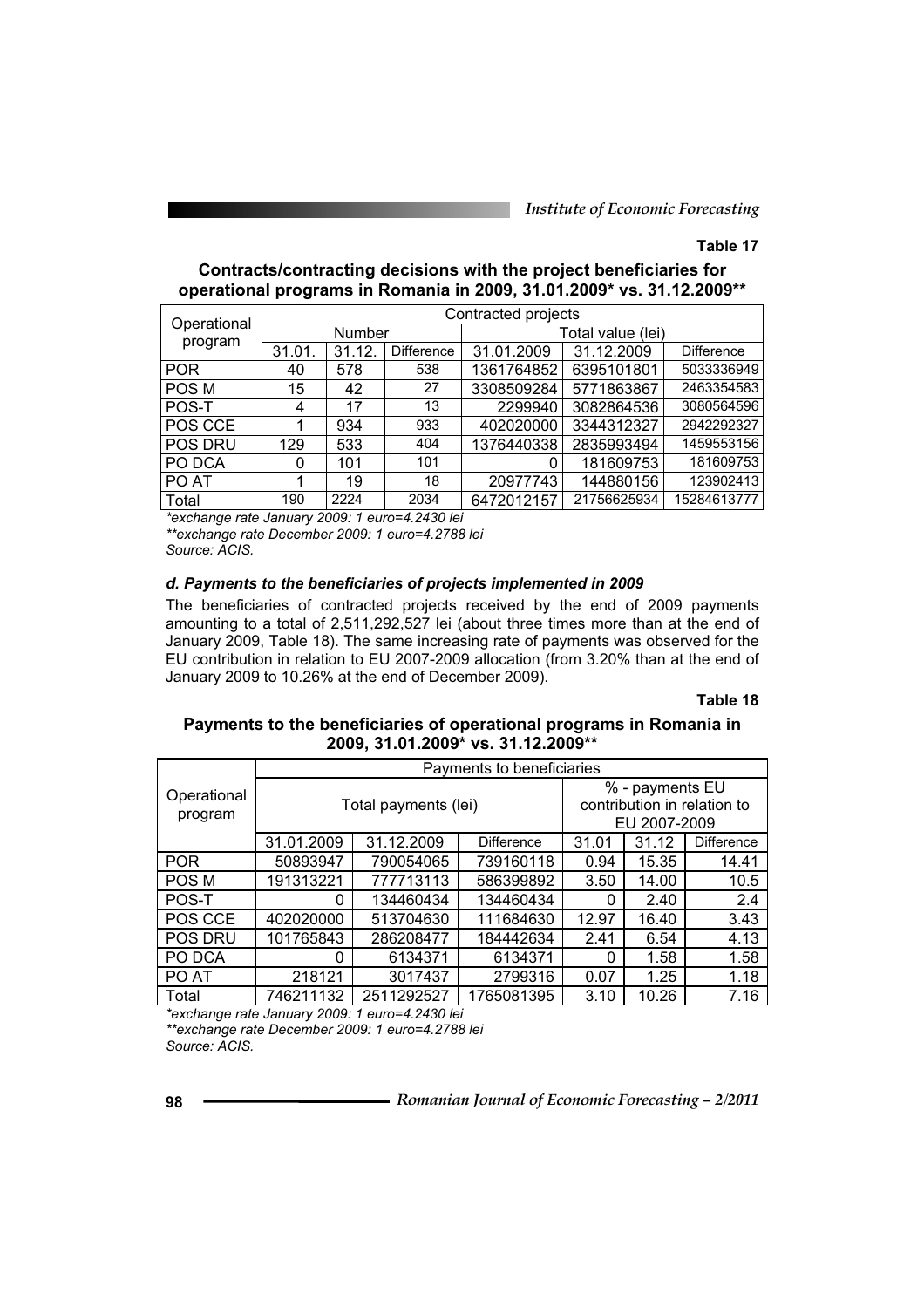The seven operational programs from Romania displayed different evolutions in terms of application, approval and contracting of projects: POSCEE, POSDRU and POR are the programs with the largest volume of activities concerning the receipt, evaluation, selection and contracting of projects (Table 19).

**Table 19** 

# **Number of projects submitted, approved and contracted for operational programs in Romania, by the end of December 2009**

| 3110 | 715  | 578 |
|------|------|-----|
| 141  | 64   | 42  |
| 41   | 20   | 17  |
| 5386 | 1284 | 934 |
| 5250 | 1691 | 533 |
| 931  | 111  | 101 |
| 31   | 23   | 19  |
|      |      |     |

*Source: ACIS.* 

Table 20 shows that 2007-2009 allocation was covered for some programs (POR, POSDRU) while for other programs, only almost half of the allocation was used (POS-T, PO AT and PO DCA) (Morovan I., 2010, p.16).

## **Table 20**

# **Level of EU 2007-2009 funds utilization for the approved projects, by the end of December 2009**

|            | EU contribution (lei) | % EU contribution in<br>relation to 2007-2009<br>allocation |
|------------|-----------------------|-------------------------------------------------------------|
| <b>POR</b> | 4873889900            | 96.91                                                       |
| POS M      | 3820645637            | 69.32                                                       |
| POS-T      | 1 613 571 706         | 28.84                                                       |
| POS CCE    | 2 477 571 706         | 79.29                                                       |
| POS DRU    | 11 329 811 353        | 265.93                                                      |
| PO DCA     | 179 416 910           | 47.03                                                       |
| PO AT      | 107 240 481           | 44.47                                                       |

*Source: ACIS.* 

The evolution of structural funds absorption in 2009 shows the increasing parameters of the presented indicators, but doesn't confirm an enjoying rate of actual payments from EU contribution in relation to EU 2007-2009 allocation (just 10.26%). From the similar data reported by other Eastern European new member states which accessed the EU in 2004, it results that Poland had the lowest rate of absorption (24.5%), while Slovenia ranked first with a 34% rate of structural funds absorption (Table 21).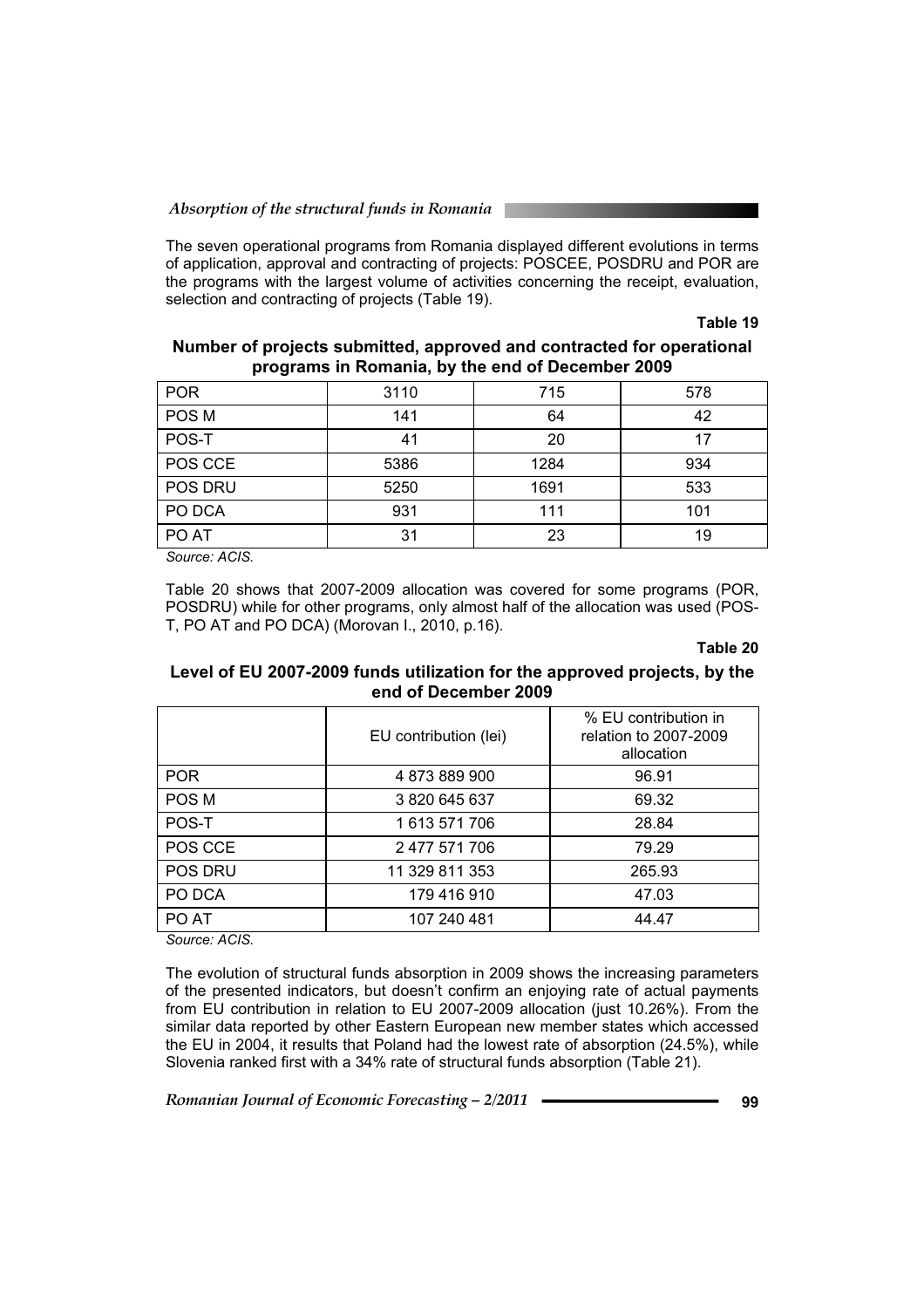# **Table 21**

### **Total payments in the Eastern European new member states, % from the national allocations, May 2004 – September 2006**

|           | Absorption rate % |
|-----------|-------------------|
| Czech     | 26                |
| Estonia   | 29                |
| Hungary   | 32.5              |
| Latvia    | 25                |
| Lithuania | 25.5              |
| Poland    | 24.5              |
| Slovakia  | 27.5              |
| Slovenia  | 34                |

*Source: Constantin, Daniela-LuminiĠa, 2008, p.6.* 

Without considering that this model of analysis is oriented towards results certified at the European level, we stress the fact that the definition of the capacity of absorption depends highly on the research methodology that was employed and on the period of analysis of the member states (Wostner, 2008, p.1). We didn't undertake to analyse in depth the absorption of funds, which implies that we have to choose between alternative options within some systems of values (Boerger, 1978, pp. 18). The absence of an inventory of the development and availability of alternative objectives to be reached within the context of this crisis makes it difficult to relate to the basic terms for the central institutions involved in the improvement of fund absorption (Boerger, 1978, p. 198): institutionalization of the innovative elements; institutionalization of the analytical process; institutionalization of the response to adapt to the social change.

# **4. Perspectives to improve funds absorption**

Three major deficiencies were detected by previous analyses in the implementation of structural funds (Hartwig, 1999, p. 9): the fundamental change in the economic situation; insufficient statistical data that don't allow realistic cost-benefit analyses and the evaluation of incomes forecasted by the projects; public administration not familiar with the procedures specific to these funds.

The perspectives for the absorption of structural funds in Romania are, in general, to the attention of five categories of stakeholders:

- a) European Commission through its specialised structures;
- b) Central administration Government of Romania;
- c) Management authorities of the operational programs;
- d) Beneficiaries of the structural funds;
- e) Civil society (non-governmental organizations, the academic environment, massmedia).

If in the case of the specialised structures of the European Commission we have shown the longitudinal concerns for fund allocation and for the promotion of the conversion policy in the new EU member states, it is now important to analyse the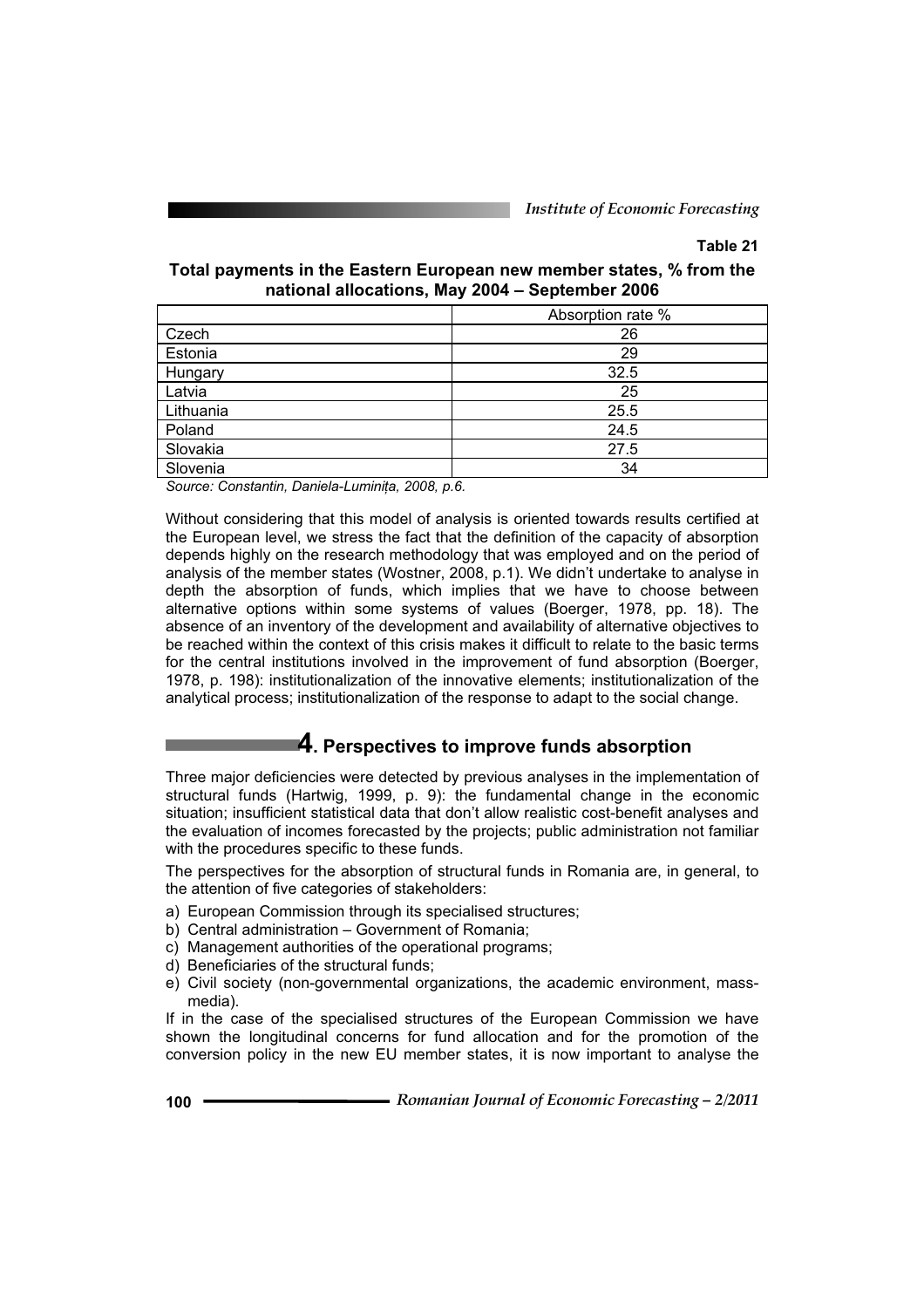reaction of the central administration, in response to the general requirement to speed up the absorption of the funds made available to Romania.

It was said very many times that the strict procedures imposed at the European level were, due to their complex character, a break to speeding up the absorption. It was observed that 55% of the administrative procedures for the implementation of structural funds were at the level of the European forums, while the balance of 45% were due to the national and regional environments (Wostner, 2008, pp. 63). It would be thus beneficial to acknowledge that the maintenance of perfect and too "positive" bureaucratic mechanisms in Romania will hinder the accomplishment of high absorption rates and of the progressive evaluation of the efficiency of the implementation. Complementarily, it is obvious that advanced systems of human resources management must continue to be implemented to overcome the past limits and inconsistencies (Constantin, 2008, p. 6). The quality of the public administration also relates to the impact of funds absorption; therefore, the recent measures in the field of wage setting should not multiply some short-term adverse consequences at the level of the structures for the implementation of projects with non-reimbursable financing.

The Government of Romania adopted several measures with the purpose to attract European funds, measures aiming to have a positive impact in this direction (Morovan, 2010, pp.14-15): a) the possibility to grant a high proportion of the eligible value of the project as pre-financing; b) the private companies will have to submit certain documents during the contracting stage, not when applying for the project, as it was until now; c) flexibilization of the eligibility criterion concerning the debts of the applicant to the state budget; d) unification of the first two stage of the evaluation process, i.e. administrative checking and eligibility; e) simplification of the norms for purchases.

Several major problems have been identified at the level of operational program management units, as well as possible solutions in relation to the type of program (Morovan, 2010, pp. 9-13), synthesized in Table 22.

#### **Table 22**

| Type of<br>operational<br>program            | Major problems                                                                                                                                                                                                                                                                                      | Proposed solutions                                                                                                                                                                                                                                                                             |
|----------------------------------------------|-----------------------------------------------------------------------------------------------------------------------------------------------------------------------------------------------------------------------------------------------------------------------------------------------------|------------------------------------------------------------------------------------------------------------------------------------------------------------------------------------------------------------------------------------------------------------------------------------------------|
| <b>POR</b><br><b>POSDRU</b><br><b>POSCCE</b> | • Unknown calendar of the calls for<br>projects<br>Lagging deadlines for project<br>$\bullet$<br>submission<br>Modifications in the documentation<br>$\bullet$<br>for the applications for financing<br>Bureaucratic excess (bureaucratic<br>fanatics)<br>Delayed evaluation of the<br>applications | • Exclusion from the list of<br>reorganization of the depart-<br>ments working with<br>European funds<br>• Contracting external evalua-<br>tors (either through multian-<br>nual framework contract with<br>consultancy/audit compa-<br>nies, or by a database with<br>independent evaluators) |

# **Major problems and solutions proposed in relation to the structural funds**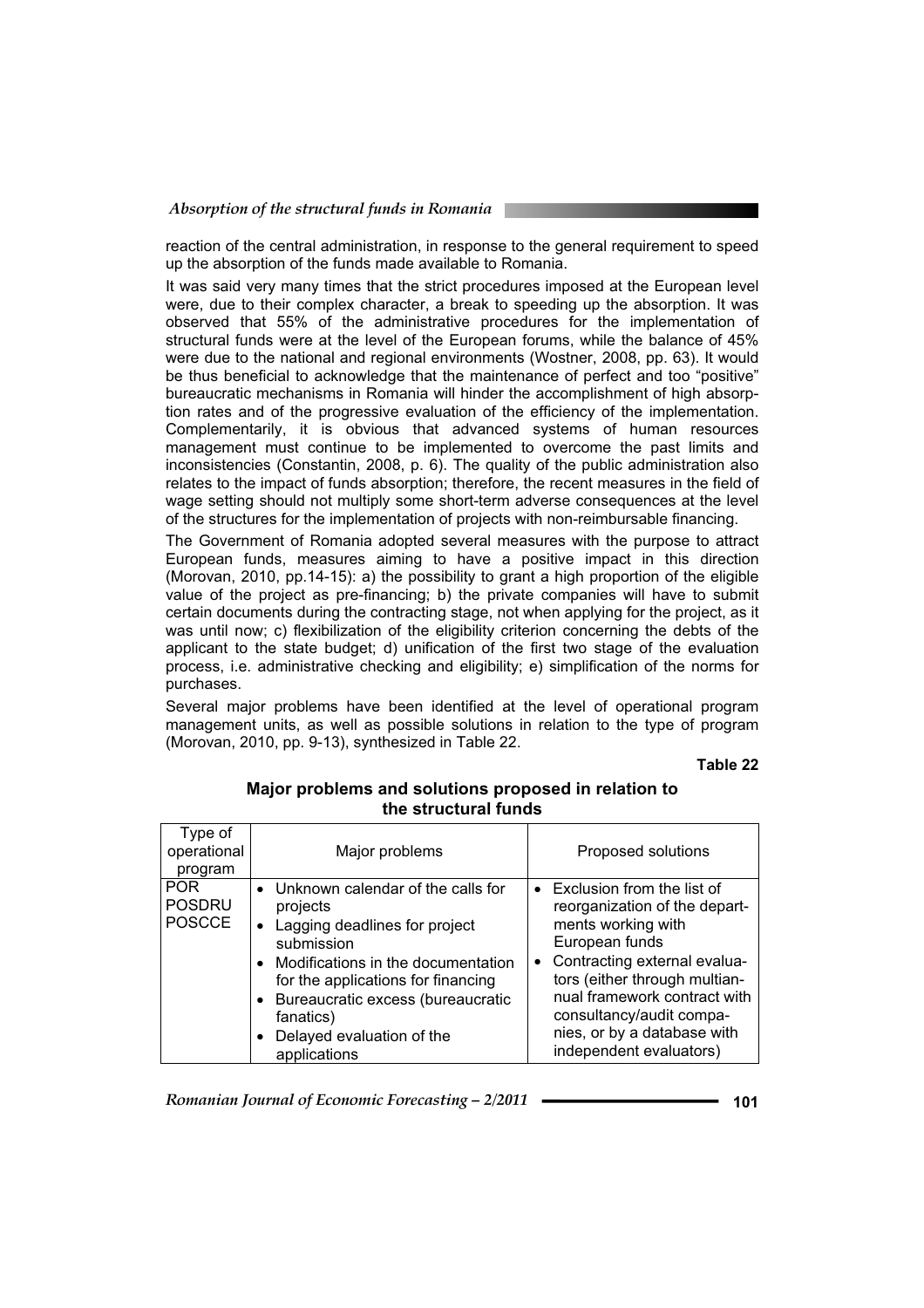| Type of<br>operational<br>program | Major problems                                                                                                                                                                                                              | Proposed solutions                                                                        |
|-----------------------------------|-----------------------------------------------------------------------------------------------------------------------------------------------------------------------------------------------------------------------------|-------------------------------------------------------------------------------------------|
|                                   | • Undersized staff within the<br>management authorities<br>Low number of external evaluators                                                                                                                                | Sub-segmenting the<br>financing components                                                |
| POS M<br>POS-T                    | Long period to run the pre-<br>$\bullet$<br>feasibility, feasibility studies, and to<br>obtain he environmental license<br>Long period for the public tenders<br>$\bullet$<br>to sign the contract with the<br>entrepreneur | Observe the deadlines<br>$\bullet$<br>stipulated by the procedures<br>Company reliability |

*Source: Morovan I., 2010, pp. 9-13.* 

The beneficiaries of the applications for financing approved and/or contracted have addressed on January 26, 2010 an open letter to the Romanian Prime Minister, which presented the major blockages in the absorption of European funds, some of them also mentioned in the analyses performed by the management authorities (Open letter, 2010, pp. 1-4): 1. long period of time between the submission of the application for financing and the receipt of answer; 2. lack of uniformity and coherence in project evaluation (scoring); 3. long period of time between the approval of the request for financing and contract signing; 4) very large delays in the reimbursement of the spent money; 5) impossibility, at the present time, to recover the VAT; 6) inefficient communication of the management authorities and of the intermediary organisms with the applicants and beneficiaries of funds. The signatories of this letter asked for the simplification of the procedures and reduction in bureaucracy, the adequate staffing of the management authorities (in terms of numbers, experience, expertise), VAT reimbursement and improved communication.

A concrete example of the increase of the level of structural funds absorption was observed within the Sectoral Operational Plan Human Resources Development, which adopted (on 10 July 2010) several measures aiming to:

- a. ensure the cash-flow for project implementation by modifying the mechanism of prefinancing;
- b. modify the Applicant Guidebook to eliminate the flaws of the former edition and to decrease significantly the period of evaluation by simplifying the mechanism of project evaluation.

The academic level displays an increasing interest to present different successful models for the absorption of structural funds, to elaborate scenarios for absorption and to forecast the absorption rates in a scientific manner.

The adoption of a common terminology for the absorption of the structural funds with that used across Europe is an approach which recommends significant delimitations regarding the concept of international aid and fuels the debates on the integrating perspectives of the absorption capacity (Cace, Cace, Iova, Nicolăescu, 2009).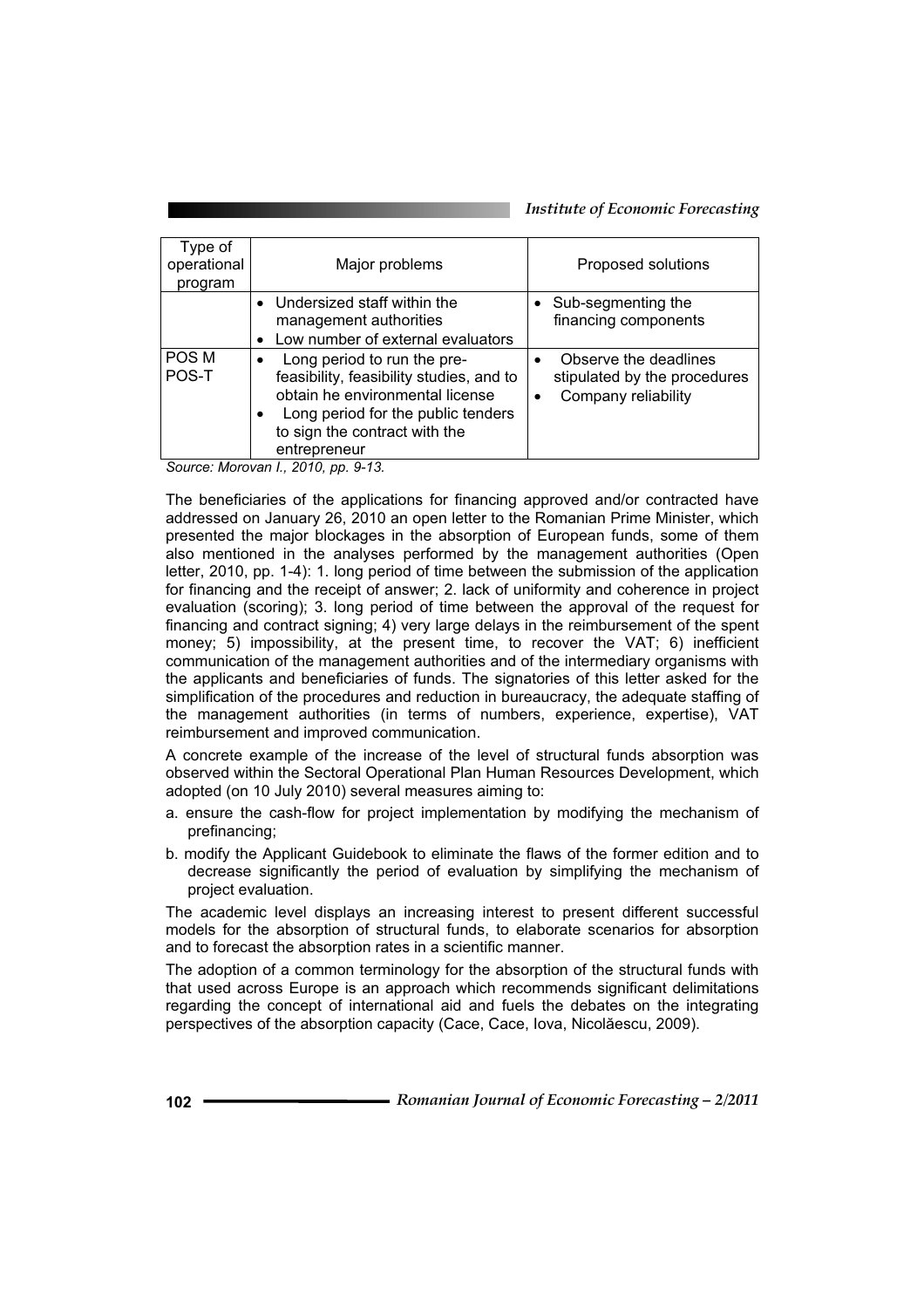The analysis of the capacity of structural fund absorption by Romania should become the subject of analysis of the current deficiencies and the remedies to be implemented swiftly, by organising regular (monthly) meetings of advisory committees, organised in a transparent manner and involving the management authorities, the beneficiaries of structural fund implementation beneficiaries. The confusion created sometimes by the lack of transparency at the level of the operational program management (Zaman, Georgescu, 2009, p. 146) might be avoided by the adoption of methods of innovation and adaptation according to the current economic and social context affected by the crisis.

# **5. Conclusions**

The cycle of the structural financings during 1988-2006 offers numerous positive lessons and practices that should orient de decision-makers in Romania in attaining high rates of absorption of the structural funds in the period 2007-2013.

The structural funds allocated for Romania for the period 2007-2013 are included in the convergence policy of the European Union; difficulties in the absorption of these funds have been observed in the new member states. Discrepancies have also been noticed in the allocation of funds to the new member states, which should generate a much more proactive effort of coordination by the European bodies. The procedures of funds management should be accompanied by sufficiently strong measures so as to attain the objectives set by the national reference strategic plan of each new member state in order to narrow primarily the social and economic gaps.

The explanatory model structured by the proportion of applications to engagements, proportion of reported signed contracts to engagements and rate of the certified expenditure related to engagements showed the existence of a dragging mechanism, lacking the expertise of the planned absorption according to the annual payment deadlines, characteristics of the incipient stages of absorption, which were also displayed by the member states that jointed the EU in May 2004. The standard model for analysis used to synthesize the results noticed throughout the year 2009, showed a swifter rhythm of structural fund absorption by Romania; this expresses largely the efforts of the potential beneficiaries to adapt to the conditions of the financing lines and less a stimulating and selective administrative process concerning the efficiency of the submitted projects.

In agreement with another evaluation of the measures to facilitate absorption by new member states from Central and Eastern Europe (EU10, July 2010: 31), Romania has adopted and continues to adopt measures to make fund absorption more efficient: steps have been taken to improve and accelerate the use of EU funds, raised the amount of available funding to beneficiaries to reduce co-financing pressure and accelerated the advance payments. Additionally to the other states, it offered state guarantees for local governments and eased the eligibility criteria (together with Hungary). However, the low rate of absorption of the structural and cohesion funds shows that the governance of the country has to promote the most adequate measures required to attain the efficiency parameters measurable and comparable with the other states.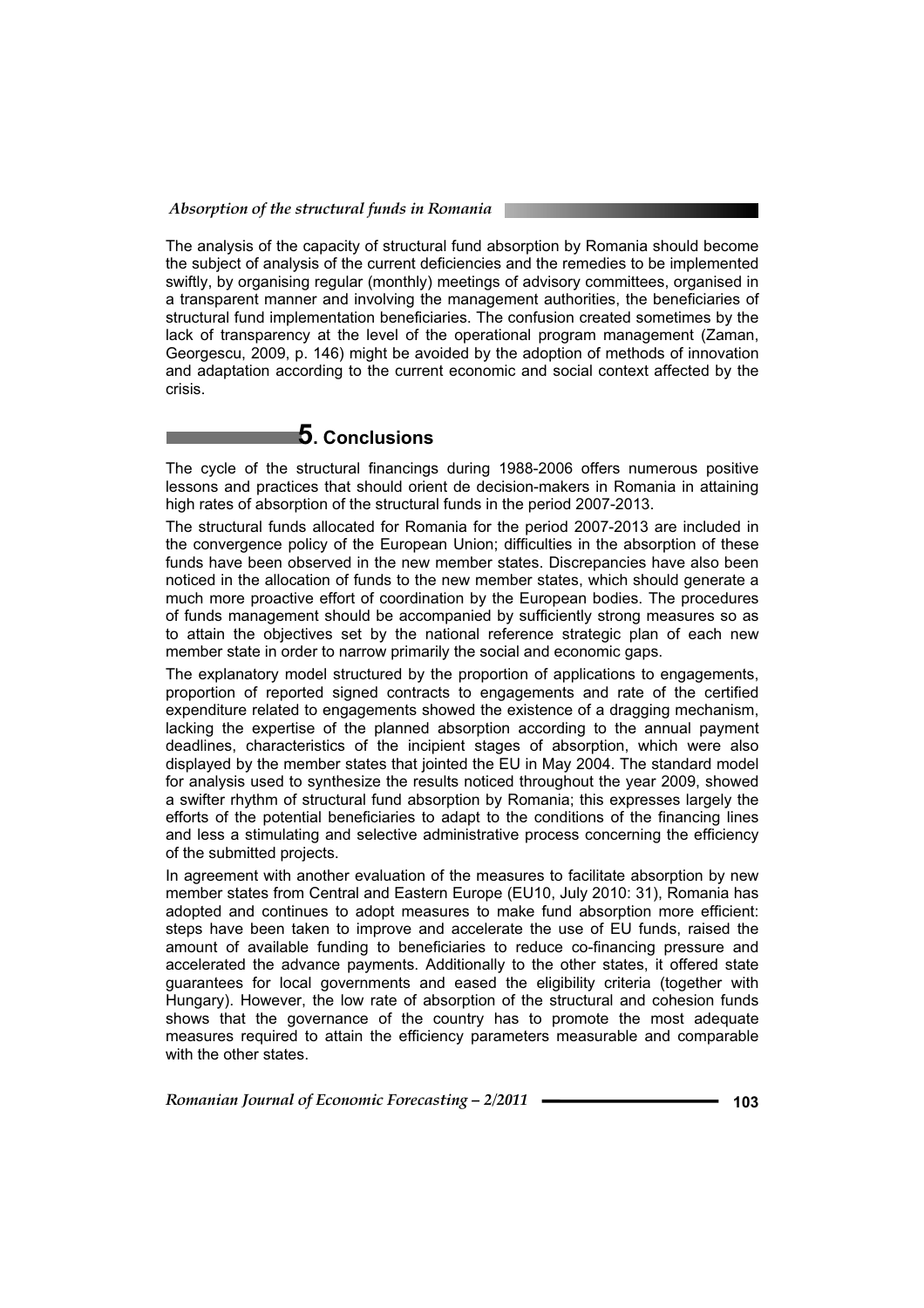#### *Institute of Economic Forecasting*

The conclusion is that the high efficiency of the structural fund absorption is conditioned by the quality of the governance, in general, and by the institutions of the public administration, in particular (Zaman, Georgescu, 2009:140). The beneficiaries of structural funds in Romania displayed a significant interest as shown by the large number of applications, but which is diluted by the rather modest results of the absorption rate calculated as the ratio of the actual payments to UE 2007-2009 allocation. The statistics presented by the independent evaluations and in the open letters raise sufficient questions concerning the reaction of the management authority to remedy the blockages that were reported and to improve the system of structural fund absorption by Romania.

Finally, it is important to add that this analysis is a radiograph of the present situation, but further investigations are required to identify the optimal solutions to attain better social and economic results as a result of structural fund implementation in Romania.

# **References**

- ACIS, (2009a), *"*Asistenta tehnica pentru implementarea instrumentelor structurale in România<sup>"</sup>, Direcția Asistenta Tehnica, Ministerul Finantelor Publice, Bucuresti, Nr. 1, Aprilie 2009.
- ACIS, (2009b), *"*Asistenta tehnica pentru implementarea instrumentelor structurale in România*"*, Directia Asistenta Tehnica, Ministerul Finantelor Publice, Bucuresti, Nr. 2, Octombrie 2009.
- Arpinte, D. and Baboi, A. (2009), *"*The impact of the external financing on the development of the social work system*"*, *Revista de cercetare si interventie sociala*, 26: 30-47.
- Bache, I. (1998). *"*The Politics of European Union Regional Policy: Multi-level Governance or Flexible Gatekeeping*"*, Sheffield: Sheffield Academic Press.
- Bachtler, J. and Mendez, C. (2007), *"*Who Governs EU Cohesion Policy? Deconstructing the Reforms of the Structural Funds*"*, JCMS, 45(3), Oxford: Blackwell Publishing.
- Bodenstein, T. and Kemmerling, A. (2005), *"*Ripples in a Rising Tide: Why Some EU Regions Receive More Structural Funds than Others*"*, Paper presented at the 2005 MPSA Conference, Chicago, April 7-10.
- Boerger, M. (1978), *"*Die Effizienz öffentlincher Verwaltung in der Bundesrepublik Deutschland*"*, Frankfurt.
- Bouckaert, G. (1992), "Public Productivity in Retrospective*"*, In: Holzer, Marc (Ed.); Public Productivity Handbook, New York, pp. 15-46.
- Cace, C. Cace, S. Iova, C. and Nicolaescu, V. (2009), *"*Absorption Capacity of Structural Funds, Integrating Perspectives*"*, *Revista de cercetare si intervenție socială*, vol. 27, Iasi: Lumen Publishing House, pp. 7-28.
- Cace, S. (2007), *"*Managementul programelor in administratia publica*"*, Cursuri Master IDD, Facultatea de Sociologie si Asistenta Sociala, Universitatea din Bucuresti, București.
- Cojanu, V. (2004), *"*Cerinte specifice ale gestionarii instrumentelor structurale si implicatiile pentru România*"*, Institutul European Român, Bucuresti.